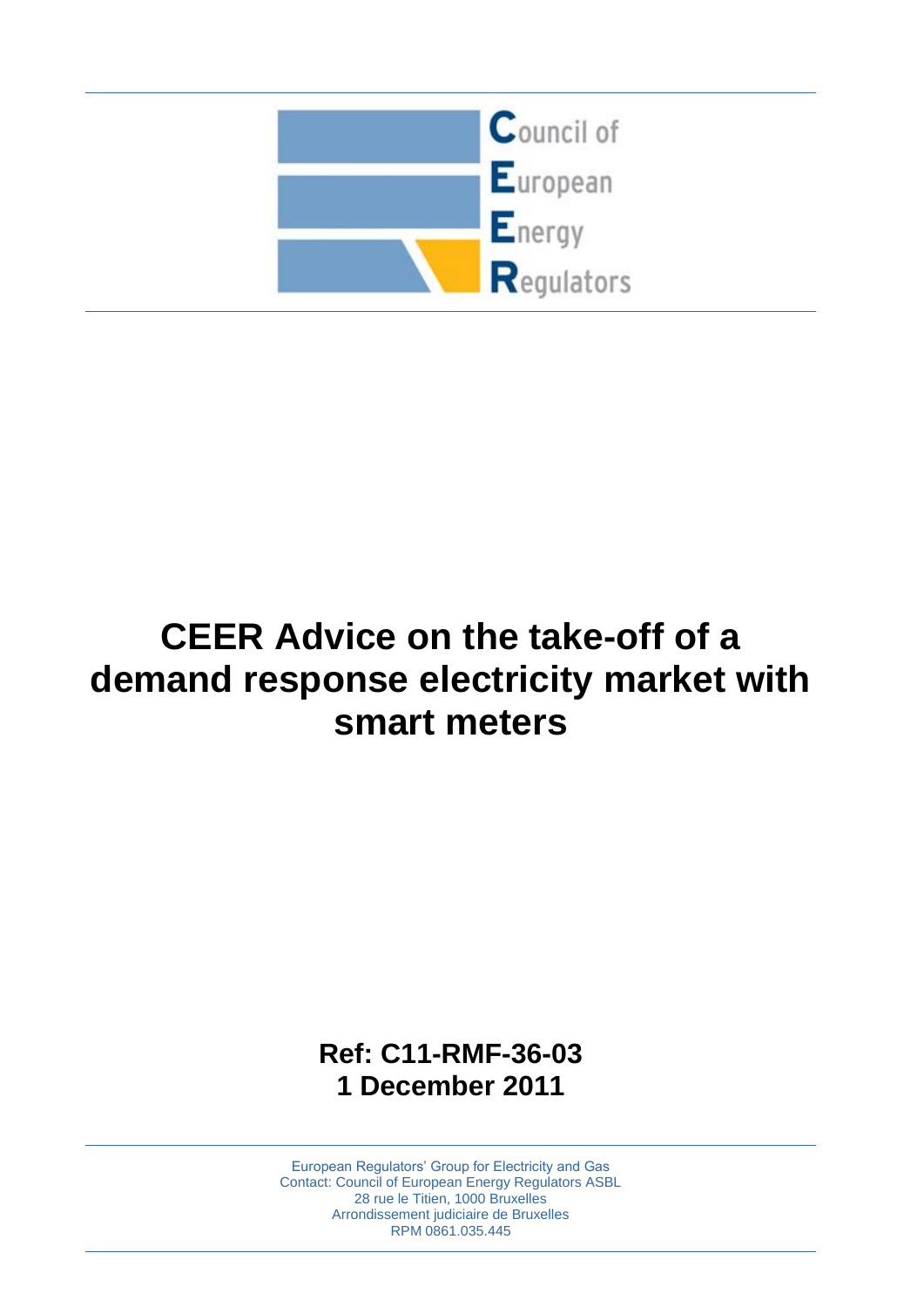

#### **INFORMATION PAGE**

#### **Abstract**

On 10 May 2011, CEER launched a public consultation on CEER Draft Advice on the take-off of a demand response electricity market with smart meters (ref C11- RMF-31-03). That draft advice outlined a number of questions to market actors, in order to provide CEER with input on recommendations that will enhance the implementation of demand response for household customers and small and medium sized businesses. The customer could also be a micro generator, which is reflected in this document.

This document (C11-RMF-36-03) presents our final advice following a workshop, a public consultation and a hearing for public consultation respondents. The Advice is accompanied by an Evaluation of Responses (C11-RMF-36-03a) to the public consultation.

#### **Target Audience**

Energy suppliers, traders, micro generators, electricity customers, electricity industry, customer representative groups, network operators, metering operators, Member States, academics and other interested parties.

#### **Related Documents**

CEER and ERGEG documents

- CEER Advice on the take-off of a demand response electricity market with smart meters. Evaluation of responses, CEER, December 2011, Ref: C11-RMF-36-03a, [http://www.energy](http://www.energy-regulators.eu/portal/page/portal/EER_HOME/EER_CONSULT/CLOSED%20PUBLIC%20CONSULTATIONS/CUSTOMERS/PC-62%20CEER%20Draft%20advice%20on%20the%20take-off%20of%20a%20demand%20response/CD/C11-RMF-36-03a_DemandResponse-with-SM_EoR.pdf)[regulators.eu/portal/page/portal/EER\\_HOME/EER\\_CONSULT/CLOSED%20PUBLIC%2](http://www.energy-regulators.eu/portal/page/portal/EER_HOME/EER_CONSULT/CLOSED%20PUBLIC%20CONSULTATIONS/CUSTOMERS/PC-62%20CEER%20Draft%20advice%20on%20the%20take-off%20of%20a%20demand%20response/CD/C11-RMF-36-03a_DemandResponse-with-SM_EoR.pdf) [0CONSULTATIONS/CUSTOMERS/PC-](http://www.energy-regulators.eu/portal/page/portal/EER_HOME/EER_CONSULT/CLOSED%20PUBLIC%20CONSULTATIONS/CUSTOMERS/PC-62%20CEER%20Draft%20advice%20on%20the%20take-off%20of%20a%20demand%20response/CD/C11-RMF-36-03a_DemandResponse-with-SM_EoR.pdf)[62%20CEER%20Draft%20advice%20on%20the%20take](http://www.energy-regulators.eu/portal/page/portal/EER_HOME/EER_CONSULT/CLOSED%20PUBLIC%20CONSULTATIONS/CUSTOMERS/PC-62%20CEER%20Draft%20advice%20on%20the%20take-off%20of%20a%20demand%20response/CD/C11-RMF-36-03a_DemandResponse-with-SM_EoR.pdf)[off%20of%20a%20demand%20response/CD/C11-RMF-36-03a\\_DemandResponse](http://www.energy-regulators.eu/portal/page/portal/EER_HOME/EER_CONSULT/CLOSED%20PUBLIC%20CONSULTATIONS/CUSTOMERS/PC-62%20CEER%20Draft%20advice%20on%20the%20take-off%20of%20a%20demand%20response/CD/C11-RMF-36-03a_DemandResponse-with-SM_EoR.pdf)[with-SM\\_EoR.pdf](http://www.energy-regulators.eu/portal/page/portal/EER_HOME/EER_CONSULT/CLOSED%20PUBLIC%20CONSULTATIONS/CUSTOMERS/PC-62%20CEER%20Draft%20advice%20on%20the%20take-off%20of%20a%20demand%20response/CD/C11-RMF-36-03a_DemandResponse-with-SM_EoR.pdf)
- GGP on Regulatory Aspects of Smart Metering for Electricity and Gas, ERGEG, February 2011, Ref: [E10-RMF-29-05,](http://www.energy-regulators.eu/portal/page/portal/EER_HOME/EER_PUBLICATIONS/CEER_ERGEG_PAPERS/Guidelines%20of%20Good%20Practice/Other/E10-RMF-29-05_GGP_SM_8-Feb-2011.pdf) [http://www.energy](http://www.energy-regulators.eu/portal/page/portal/EER_HOME/EER_PUBLICATIONS/CEER_PAPERS/Customers/Tab2/E10-RMF-29-05_GGP_SM_8-Feb-2011.pdf)[regulators.eu/portal/page/portal/EER\\_HOME/EER\\_PUBLICATIONS/CEER\\_PAPERS/C](http://www.energy-regulators.eu/portal/page/portal/EER_HOME/EER_PUBLICATIONS/CEER_PAPERS/Customers/Tab2/E10-RMF-29-05_GGP_SM_8-Feb-2011.pdf) [ustomers/Tab2/E10-RMF-29-05\\_GGP\\_SM\\_8-Feb-2011.pdf](http://www.energy-regulators.eu/portal/page/portal/EER_HOME/EER_PUBLICATIONS/CEER_PAPERS/Customers/Tab2/E10-RMF-29-05_GGP_SM_8-Feb-2011.pdf)
- European Energy Regulators' 2011 Work Programme, CEER, December 2010, Ref. C10-WPDC-20-07, [http://www.energy](http://www.energy-regulators.eu/portal/page/portal/EER_HOME/C10-WPDC-20-07_public%20WP2011_15-Dec-2010-Clean.pdf)[regulators.eu/portal/page/portal/EER\\_HOME/C10-WPDC-20-](http://www.energy-regulators.eu/portal/page/portal/EER_HOME/C10-WPDC-20-07_public%20WP2011_15-Dec-2010-Clean.pdf)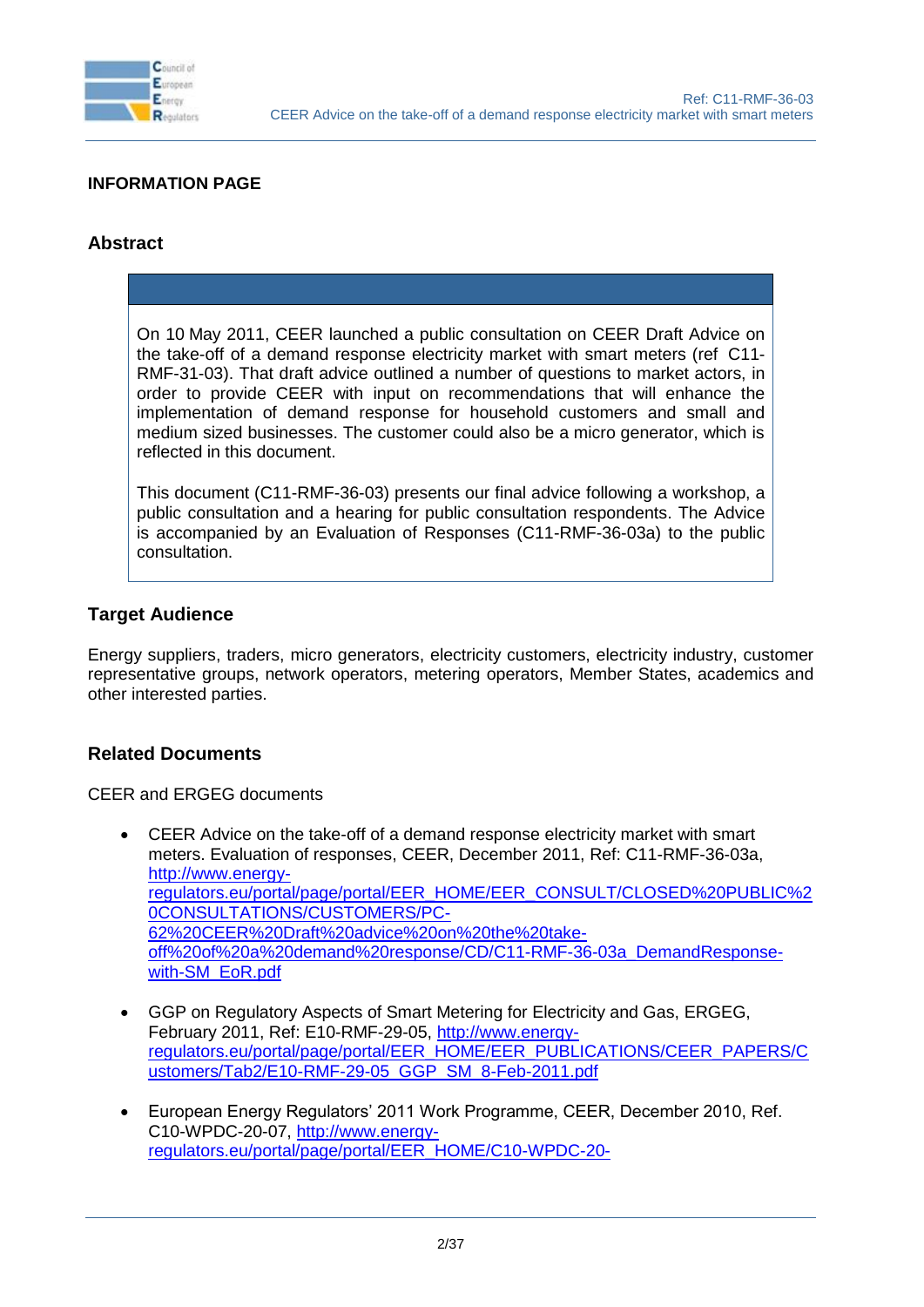

[07\\_public%20WP2011\\_15-Dec-2010-Clean.pdf](http://www.energy-regulators.eu/portal/page/portal/EER_HOME/C10-WPDC-20-07_public%20WP2011_15-Dec-2010-Clean.pdf)

- GGP on Indicators for Retail Market Monitoring for Electricity and Gas, ERGEG, October 2010, [E10-RMF-27-03](http://www.energy-regulators.eu/portal/page/portal/EER_HOME/EER_PUBLICATIONS/CEER_ERGEG_PAPERS/Guidelines%20of%20Good%20Practice/Other/E10-RMF-27-03_final%20GGP%20IRMM_12-Oct-2010.pdf) , [http://www.energy](http://www.energy-regulators.eu/portal/page/portal/EER_HOME/EER_PUBLICATIONS/CEER_PAPERS/Customers/Tab1/E10-RMF-27-03_final%20GGP%20IRMM_12-Oct-2010.pdf)[regulators.eu/portal/page/portal/EER\\_HOME/EER\\_PUBLICATIONS/CEER\\_PAPERS/C](http://www.energy-regulators.eu/portal/page/portal/EER_HOME/EER_PUBLICATIONS/CEER_PAPERS/Customers/Tab1/E10-RMF-27-03_final%20GGP%20IRMM_12-Oct-2010.pdf) [ustomers/Tab1/E10-RMF-27-03\\_final%20GGP%20IRMM\\_12-Oct-2010.pdf](http://www.energy-regulators.eu/portal/page/portal/EER_HOME/EER_PUBLICATIONS/CEER_PAPERS/Customers/Tab1/E10-RMF-27-03_final%20GGP%20IRMM_12-Oct-2010.pdf)
- GGP on Customer Complaint Handling, Reporting and Classification, ERGEG, June 2010, [E10-CEM-33-05, http://www.energy](http://www.energy-regulators.eu/portal/page/portal/EER_HOME/EER_PUBLICATIONS/CEER_ERGEG_PAPERS/Guidelines%20of%20Good%20Practice/Other/E10-CEM-33-05_GGP-ComplaintHandling_10-Jun-2010.pdf)[regulators.eu/portal/page/portal/EER\\_HOME/EER\\_PUBLICATIONS/CEER\\_ERGEG\\_P](http://www.energy-regulators.eu/portal/page/portal/EER_HOME/EER_PUBLICATIONS/CEER_ERGEG_PAPERS/Guidelines%20of%20Good%20Practice/Other/E10-CEM-33-05_GGP-ComplaintHandling_10-Jun-2010.pdf) [APERS/Guidelines%20of%20Good%20Practice/Other/E10-CEM-33-05\\_GGP-](http://www.energy-regulators.eu/portal/page/portal/EER_HOME/EER_PUBLICATIONS/CEER_ERGEG_PAPERS/Guidelines%20of%20Good%20Practice/Other/E10-CEM-33-05_GGP-ComplaintHandling_10-Jun-2010.pdf)[ComplaintHandling\\_10-Jun-2010.pdf](http://www.energy-regulators.eu/portal/page/portal/EER_HOME/EER_PUBLICATIONS/CEER_ERGEG_PAPERS/Guidelines%20of%20Good%20Practice/Other/E10-CEM-33-05_GGP-ComplaintHandling_10-Jun-2010.pdf)
- ERGEG Position Paper on Smart Grids. An ERGEG Conclusions Paper, ERGEG, June 2010, Ref: E10-EQS-38-05, [http://www.energy](http://www.energy-regulators.eu/portal/page/portal/EER_HOME/EER_PUBLICATIONS/CEER_PAPERS/Customers/Tab1/E10-CEM-33-05_GGP-ComplaintHandling_10-Jun-2010.pdf)[regulators.eu/portal/page/portal/EER\\_HOME/EER\\_PUBLICATIONS/CEER\\_PAPERS/Cu](http://www.energy-regulators.eu/portal/page/portal/EER_HOME/EER_PUBLICATIONS/CEER_PAPERS/Customers/Tab1/E10-CEM-33-05_GGP-ComplaintHandling_10-Jun-2010.pdf) [stomers/Tab1/E10-CEM-33-05\\_GGP-ComplaintHandling\\_10-Jun-2010.pdf](http://www.energy-regulators.eu/portal/page/portal/EER_HOME/EER_PUBLICATIONS/CEER_PAPERS/Customers/Tab1/E10-CEM-33-05_GGP-ComplaintHandling_10-Jun-2010.pdf)
- ERGEG Status Review on Regulatory Aspects of Smart Metering (Electricity and Gas) as of May 2009, ERGEG, October 2009, Ref. E09-RMF-17-03, [http://www.energy](http://www.energy-regulators.eu/portal/page/portal/EER_HOME/EER_PUBLICATIONS/CEER_PAPERS/Customers/Tab/E09-RMF-17-03_SmartMetering-SR_19-Oct-09.pdf)[regulators.eu/portal/page/portal/EER\\_HOME/EER\\_PUBLICATIONS/CEER\\_PAPERS/C](http://www.energy-regulators.eu/portal/page/portal/EER_HOME/EER_PUBLICATIONS/CEER_PAPERS/Customers/Tab/E09-RMF-17-03_SmartMetering-SR_19-Oct-09.pdf) [ustomers/Tab/E09-RMF-17-03\\_SmartMetering-SR\\_19-Oct-09.pdf](http://www.energy-regulators.eu/portal/page/portal/EER_HOME/EER_PUBLICATIONS/CEER_PAPERS/Customers/Tab/E09-RMF-17-03_SmartMetering-SR_19-Oct-09.pdf)

External documents

- Directive 2009/72/EC of the European Parliament and of the Council of 13 July 2009 concerning common rules for the internal market in electricity and repealing Directive 2003/54/EC[,http://eurlex.europa.eu/LexUriServ/LexUriServ.do?uri=OJ:L:2009:211:0055:](http://eurlex.europa.eu/LexUriServ/LexUriServ.do?uri=OJ:L:2009:211:0055:0093:EN:PDF) [0093:EN:PDF](http://eurlex.europa.eu/LexUriServ/LexUriServ.do?uri=OJ:L:2009:211:0055:0093:EN:PDF)
- Directive 2009/28/EC of the European Parliament and of the Council of 23 April 2009 on the promotion of the use of energy from renewable sources and amending and subsequently repealing Directives 2001/77/EC and 2003/30/EC, [http://eur](http://eur-lex.europa.eu/LexUriServ/LexUriServ.do?uri=OJ:L:2009:140:0016:0062:EN:PDF)[lex.europa.eu/LexUriServ/LexUriServ.do?uri=OJ:L:2009:140:0016:0062:EN:PDF](http://eur-lex.europa.eu/LexUriServ/LexUriServ.do?uri=OJ:L:2009:140:0016:0062:EN:PDF)
- Directive on energy end-use efficiency and energy services 2006/32/EC of the European Parliament and of the Council of 5 April 2006 on energy end-use efficiency and energy services, [http://eurlex.europa.eu/LexUriServ/LexUriServ.do?uri=OJ:L:2006:114:0064:0064:EN:PD](http://eur-lex.europa.eu/LexUriServ/LexUriServ.do?uri=OJ:L:2006:114:0064:0064:EN:PDF) [F](http://eur-lex.europa.eu/LexUriServ/LexUriServ.do?uri=OJ:L:2006:114:0064:0064:EN:PDF)
- Directive 2002/91/EC of the European Parliament and of the Council of 16 December 2002 on the energy performance of buildings, [http://eur](http://eur-lex.europa.eu/LexUriServ/LexUriServ.do?uri=OJ:L:2003:001:0065:0071:EN:PDF)[lex.europa.eu/LexUriServ/LexUriServ.do?uri=OJ:L:2003:001:0065:0071:EN:PDF](http://eur-lex.europa.eu/LexUriServ/LexUriServ.do?uri=OJ:L:2003:001:0065:0071:EN:PDF)
- Mandate M/441: DG ENTERPRISE initiative, Standardisation mandate to CEN, CENELEC and ETSI in the field of measuring instruments for the development of an open architecture for utility meters involving communication protocols enabling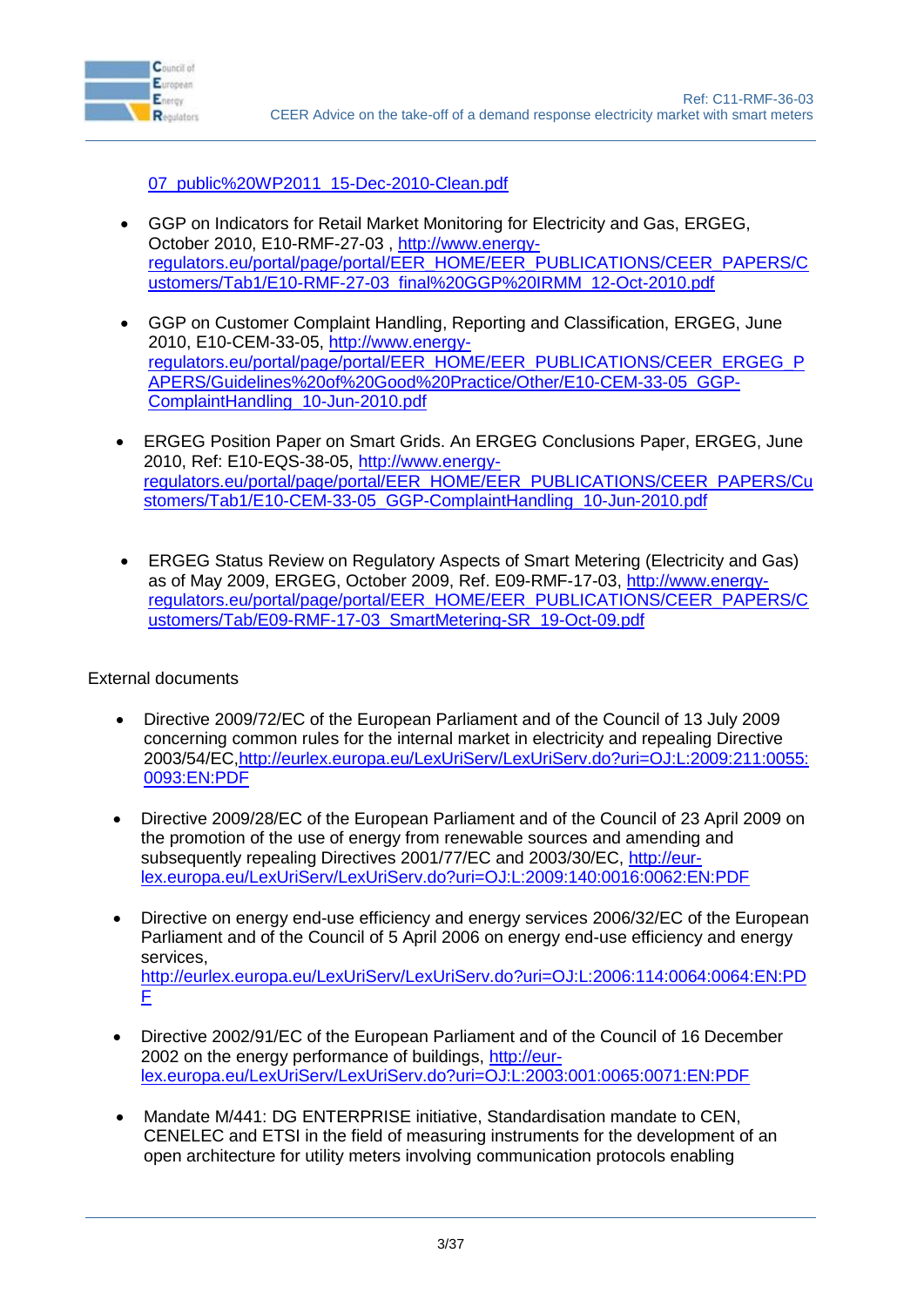

interoperability, 12 March 2009, <http://www.cen.eu/cen/Sectors/Sectors/Measurement/Documents/M441.pdf>

- 2010 Assessment of Demand Response and Advanced Metering, Staff Report, Federal Energy Regulatory Commission, February 2011 (USA), http://www.ferc.gov/legal/staffreports/2010-dr-report.pdf
- Interpretative note on Directive 2009/72/EC concerning common rules for the internal market in electricity and Directive 2009/73/EC concerning common rules for the internal market in natural gas - retail markets, 22 January 2010, [http://ec.europa.eu/energy/gas\\_electricity/interpretative\\_notes/doc/implementation\\_notes](http://ec.europa.eu/energy/gas_electricity/interpretative_notes/doc/implementation_notes/2010_01_21_retail_markets.pdf) [/2010\\_01\\_21\\_retail\\_markets.pdf](http://ec.europa.eu/energy/gas_electricity/interpretative_notes/doc/implementation_notes/2010_01_21_retail_markets.pdf)
- Opinion 12/2011 on smart metering, Article 29 Data Protection Working Party, April 2011 [http://ec.europa.eu/justice/policies/privacy/docs/wpdocs/2011/wp183\\_en.pdf](http://ec.europa.eu/justice/policies/privacy/docs/wpdocs/2011/wp183_en.pdf)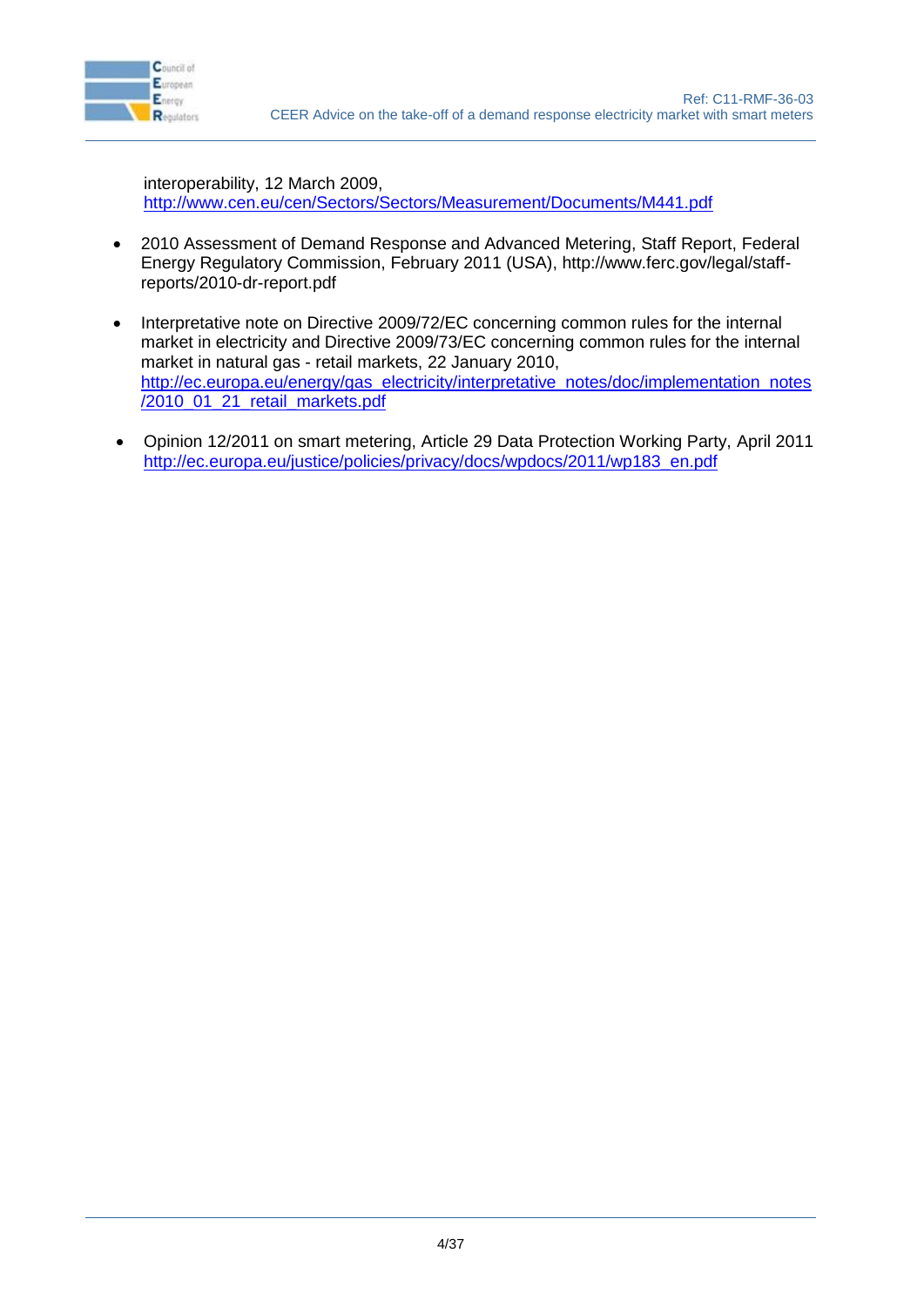

### **Table of Contents**

| 1.             |                                                                        |  |
|----------------|------------------------------------------------------------------------|--|
|                |                                                                        |  |
|                |                                                                        |  |
|                |                                                                        |  |
| 2.             |                                                                        |  |
|                |                                                                        |  |
|                |                                                                        |  |
|                |                                                                        |  |
|                |                                                                        |  |
| $\overline{3}$ |                                                                        |  |
|                |                                                                        |  |
|                |                                                                        |  |
|                |                                                                        |  |
|                |                                                                        |  |
| 4              |                                                                        |  |
|                |                                                                        |  |
|                |                                                                        |  |
|                | ANNEX 3 - GLOSSARY OF TERMS AND DEFINITIONS OF MARKET ACTORS  31       |  |
|                |                                                                        |  |
|                |                                                                        |  |
|                | <b>ANNEX 6 - RECOMMENDATIONS FROM THE GGP ON REGULATORY ASPECTS OF</b> |  |

# **Figures**

|--|--|--|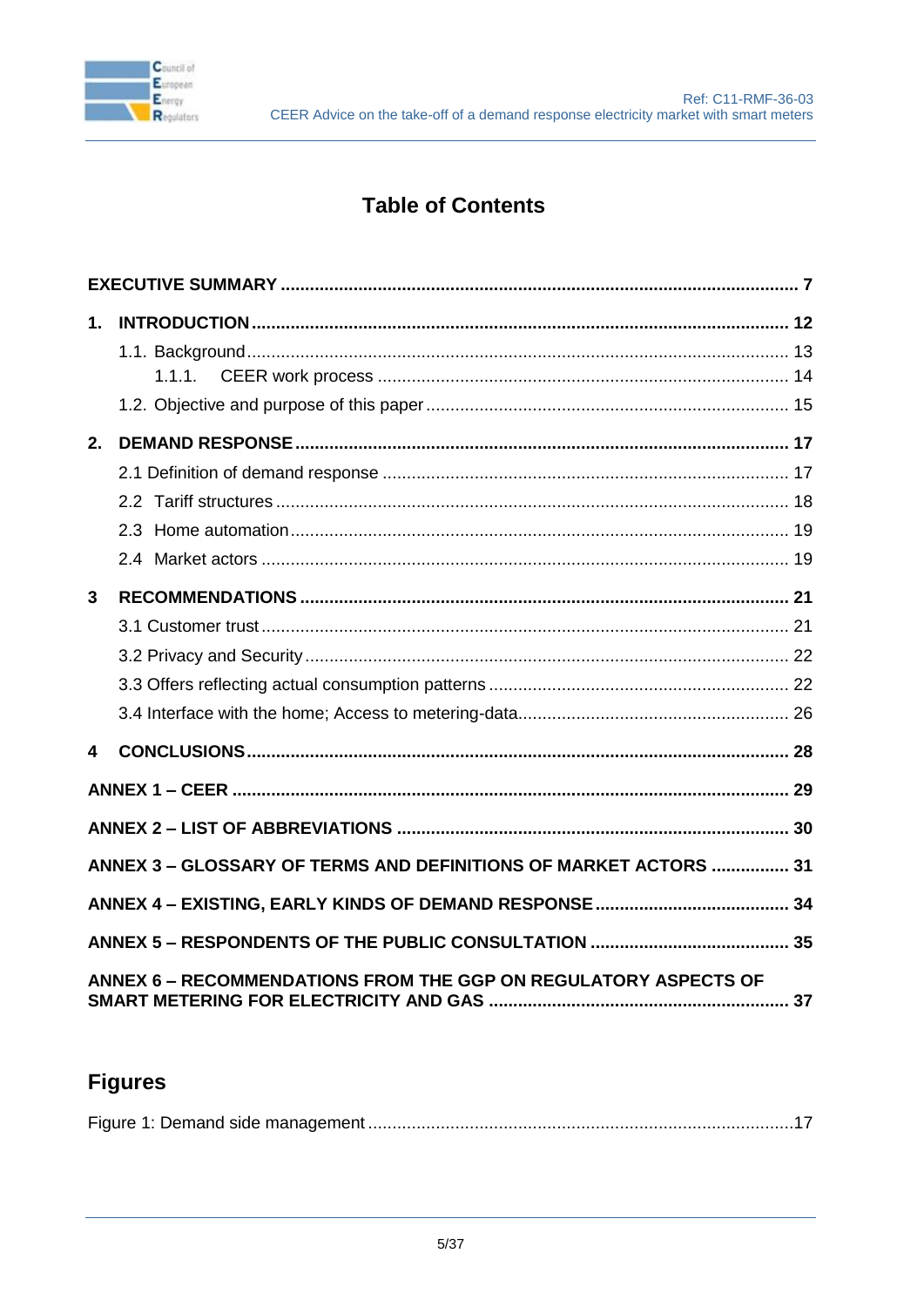

### **Tables**

| Table 1: Summary of recommendations on Offers reflecting actual consumption patterns (for      |  |
|------------------------------------------------------------------------------------------------|--|
| instance) and Interface with the home. (Tables 2 and 3 below are more extensive in wording.)11 |  |
|                                                                                                |  |
|                                                                                                |  |
|                                                                                                |  |
|                                                                                                |  |
|                                                                                                |  |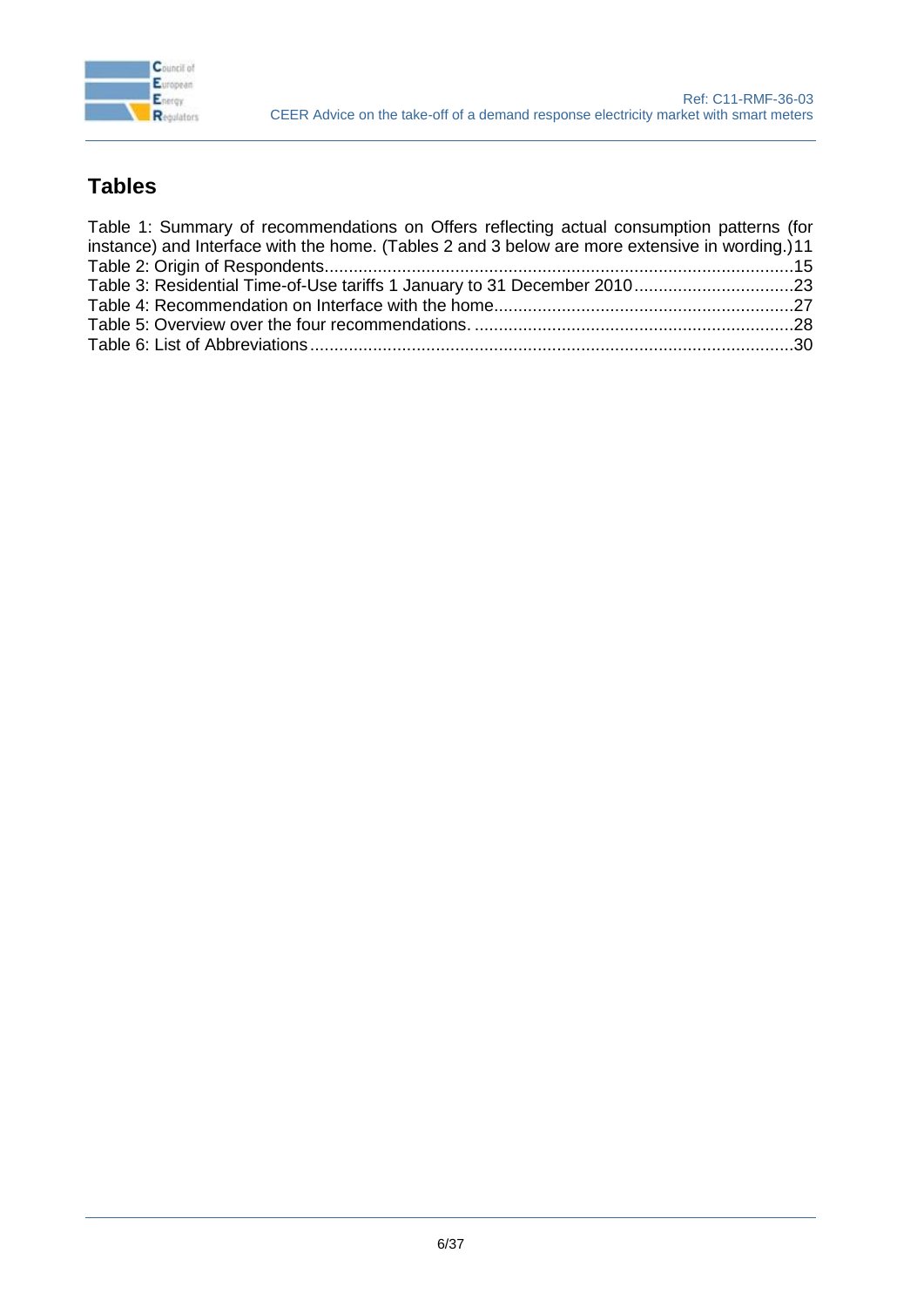

### <span id="page-6-0"></span>**EXECUTIVE SUMMARY**

With this Advice on the take-off of a demand response electricity market with smart meters, CEER aims at enhancing the implementation of demand response with household customers and small and medium sized businesses. We seek to describe the roles and responsibilities for different market actors in order to realise demand response. We also list what we regard as prerequisites to be in place to perform demand response. Customer awareness and participation is key, therefore CEER has chosen to focus on the retail market and its most important actors.

The document can be used as a basic checklist for the take-off of demand response with smart meters. The main target groups for the checklist are the seven market actors we have chosen to pin-point: customers, micro generators, metering operators, DSOs, suppliers, ESCOs and NRAs. Since European countries differ in market design with reference to the roles for DSOs and metering operators, we have chosen to separate the two. This is reflected throughout the recommendations, where we describe the different roles for the two actors. In practice, in many countries these two roles are to be found within one body, the DSO.

CEER recognises that the increase of renewables in the grid and an increase in the level of demand response will require the development of new models for system management. It is likely that a large amount of energy will be used when the price is low. This can cause constraints in the local network. Each regulator has to consider this in relation to the network tariff-regulation and bearing in mind not to create an overly complex electricity market for the customer. CEER sees a number of ways of managing this, among others to offer:

- a flat non-flexible network tariff: or
- capacity-oriented network tariffs, semi flexible, a limited number of predictable tariffs; or
- highly flexible and innovating pricing formulas for network tariffs.

CEER defines demand response as the following:

*Changes in electric usage by end-use customers/micro generators from their current/normal consumption/injection patterns in response to changes in the price of electricity over time, or to incentive payments designed to adjust electricity usage at times of high wholesale market prices or when system reliability is jeopardised. This change in electricity usage can impact the spot market prices directly as well as over time.*

CEER recognises that there are some key points in the market structure that need to be in place to facilitate the take-off of demand response (in addition to the recommendations outlined in the GGP on smart metering):

- Customers' understanding of information on the electricity market;
- Customers' offered easy ways of becoming aware, through new contracts etc.;
- Customers' trust in the market and thus wanting to participate;
- A non-conflicting grid tariff; and
- The absence of price regulation.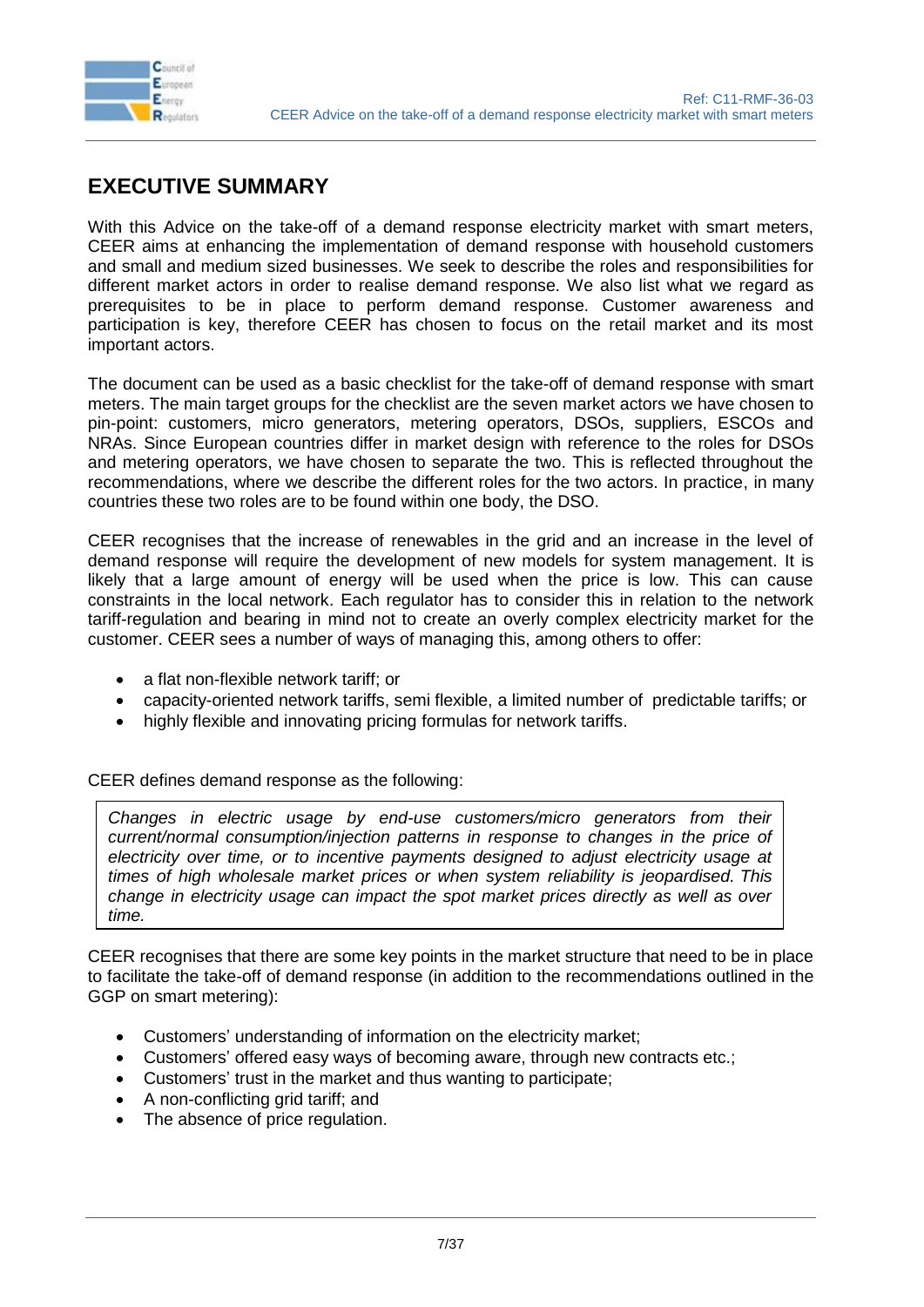

In this Advice, CEER sets out four recommendations, as a basis for the take-off of demand response:

- 1. **Customer trust:** Service providers should aim to give customers appropriate information on offers, with the goal of creating customer awareness of how changes in lifestyle or occupancy can impact on household consumption patterns and therefore their final electricity bill;
- 2. **Privacy and security**: When making a decision to install smart metering systems, privacy and security measures have to be guaranteed;
- 3. **Offers reflecting actual consumption patterns:** Specific roles and prerequisites need to be in place for the market actors to be able to reach full potential of offers reflecting actual consumption patterns (table 1 below);
- 4. **Interface with the home:** Specific roles and prerequisites need to be in place for the stakeholders to be able to reach full potential of the interface with the home (see table 1 below).

The table below illustrates the specific roles and prerequisites needed to be in place for each market actor in order to be able to reach full potential of offers reflecting actual consumption patterns and interface with the home.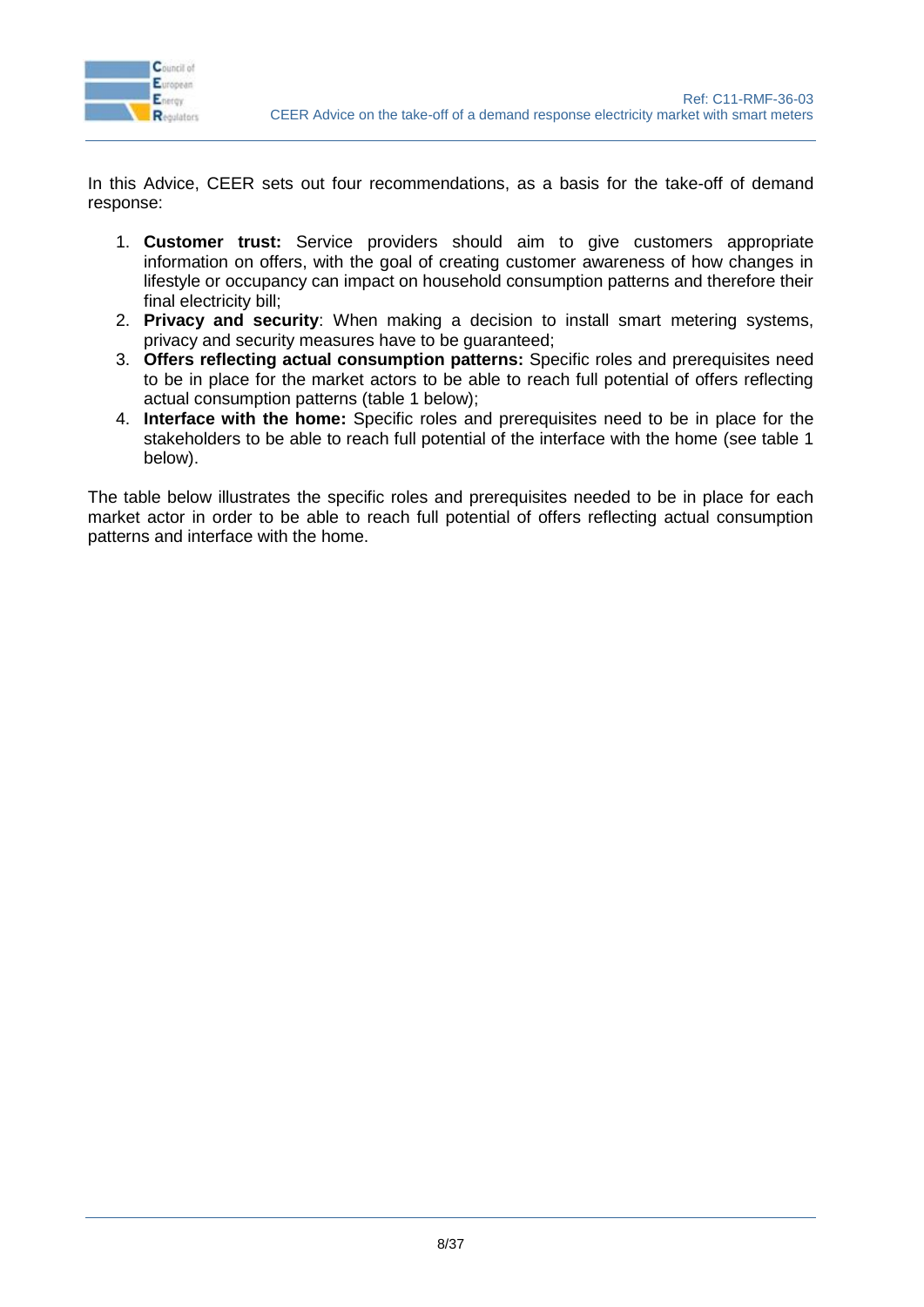

Ref: C11-RMF-36-03 CEER Advice on the take-off of a demand response electricity market with smart meters

| <b>Electricity service</b>                                                                                                  | <b>Offers reflecting actual</b><br>consumption patterns                                                                                                                                                                                                                                                                            | Interface with the home                                                              | <b>Electricity service</b>                                                                                                           |
|-----------------------------------------------------------------------------------------------------------------------------|------------------------------------------------------------------------------------------------------------------------------------------------------------------------------------------------------------------------------------------------------------------------------------------------------------------------------------|--------------------------------------------------------------------------------------|--------------------------------------------------------------------------------------------------------------------------------------|
| <b>Market actors</b>                                                                                                        | <b>Prerequisites</b>                                                                                                                                                                                                                                                                                                               | <b>Prerequisites</b>                                                                 | <b>Market actors</b>                                                                                                                 |
| <b>Customer</b><br>The customer is the key<br>actor in order for the full<br>potential of demand<br>response to be realised | a. Price comparison website;<br>b. Information on consumption and<br>cost:<br>c. Clear and informative bills;<br>d. Access to relevant information on<br>demand;<br>e. Information provided through a<br>choice of at least two communication<br>channels;<br>f. Easy to launch a complaint and solid<br>redress schemes in place. | a. A means to safely and securely<br>access the metering values from<br>the gateway. | <b>Customer</b><br>The customer can use<br>the information available<br>through the gateway to<br>adjust consumption.                |
| <b>Micro generator</b><br>Contributes by regulating<br>consumption and<br>injection to reflect<br>wholesale prices.         | a. Possibility to sell electricity;<br>b. A regulatory scheme to deal with<br>payment/settlement;<br>c. MG should be provided with relevant<br>information on injection data;<br>d. Access to information on price data<br>on demand:<br>e. Information should be provided<br>through a choice of at least two                     | a. A means to safely and securely<br>access the metering values from<br>the gateway  | <b>Micro generator</b><br>The micro generator can<br>use the information<br>available through the<br>gateway to adjust<br>injection. |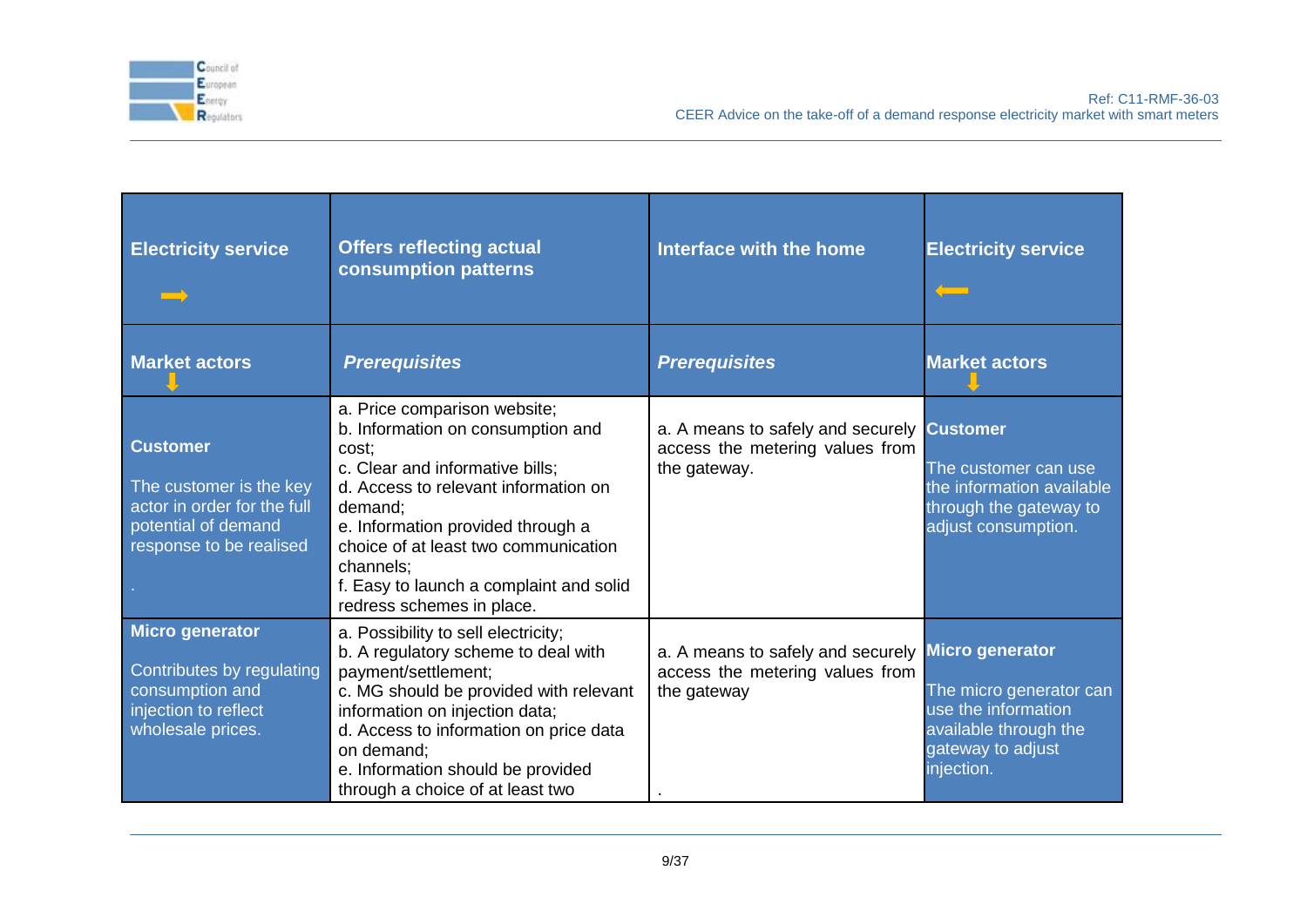

Ref: C11-RMF-36-03 CEER Advice on the take-off of a demand response electricity market with smart meters

|                                                                                                                                                                                                                                                                                          | communication channels.                                                                                                                                                                                                                                                                                                                                              |                                                                                                                                                                                                   |                                                                                                                                              |
|------------------------------------------------------------------------------------------------------------------------------------------------------------------------------------------------------------------------------------------------------------------------------------------|----------------------------------------------------------------------------------------------------------------------------------------------------------------------------------------------------------------------------------------------------------------------------------------------------------------------------------------------------------------------|---------------------------------------------------------------------------------------------------------------------------------------------------------------------------------------------------|----------------------------------------------------------------------------------------------------------------------------------------------|
| <b>Metering operator</b><br>Offers services to<br>provide, install and<br>maintain metering<br>equipment that enables<br>demand response.<br>Responsible for meter<br>reading. Enables smart<br>metering systems<br>capable of recording<br>consumption on a<br>configurable time basis. | a. A minimum set of functionalities.<br>Open communication standards and<br>protocols:<br>b. Open architecture for utility meters<br>involving communication protocols and<br>functionalities enabling interoperability.<br>c. A duty to deliver accurate metering<br>data (necessary for the specified<br>purpose) in a timely manner to relevant<br>market actors. | a. Open standards for the<br>gateway which enable<br>interoperability, so that any<br>market actor, after customer<br>consent, can connect a device to<br>the gateway, without being<br>hindered. | <b>Metering operator</b><br>Responsible for ensuring<br>that the meter is<br>equipped with or<br>connected to an open<br>and secure gateway. |
| <b>DSO</b><br>Responsible for the<br>basis of demand<br>response. Enables smart<br>metering systems<br>capable of recording<br>consumption on a<br>configurable time basis.                                                                                                              | a. Information on metering values;<br>b. A distribution network system<br>capable of dealing with fluctuation in<br>usage;<br>c. A regulatory scheme on how to deal<br>with payment/settlement for micro<br>generation.                                                                                                                                              | (Not applicable)                                                                                                                                                                                  | <b>DSO</b><br>No role in this matter<br>unless the DSO is<br>responsible for metering                                                        |
| <b>Supplier</b><br>Developing innovating                                                                                                                                                                                                                                                 | a. Timely and easy access to<br>information on customers metering<br>values:<br>b. Timely and easy access to                                                                                                                                                                                                                                                         | a Standardised and secure<br>gateway.                                                                                                                                                             | <b>Supplier</b><br>Develops innovating                                                                                                       |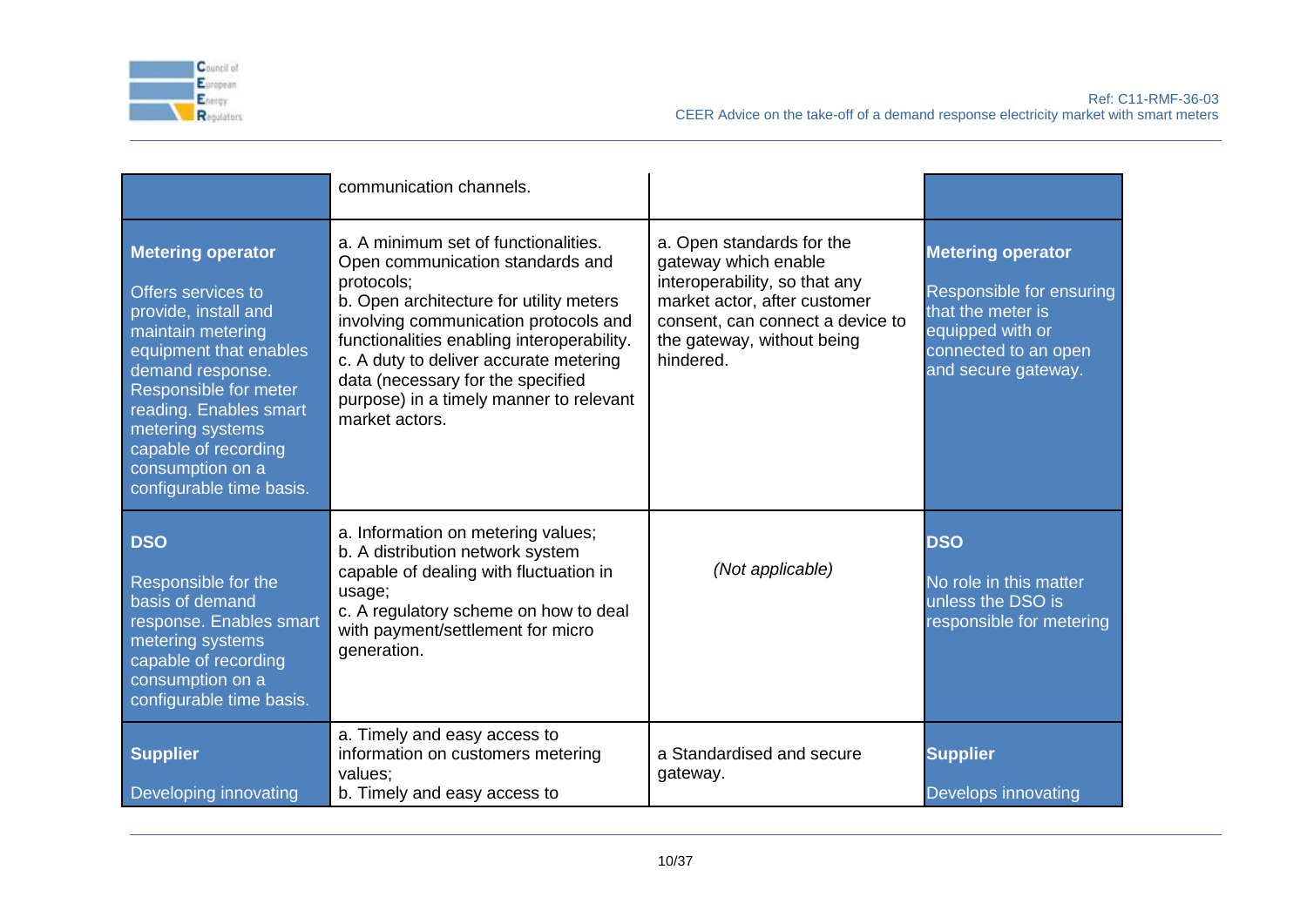

Ref: C11-RMF-36-03 CEER Advice on the take-off of a demand response electricity market with smart meters

| pricing formulas that<br>reflect actual<br>consumption.                                                             | information on wholesale prices;<br>c. Channels enabling communication<br>on consumption and data between the<br>customer and supplier;<br>d. Capacity to analyse large volume of<br>data quickly;<br>e. A regulatory scheme on how to deal<br>with payment/settlement for micro<br>generation. |                                                                                                                                            | pricing formulas, enabled<br>by means of easy access<br>to metering values<br>providing they have the<br>appropriate customer<br>consent |
|---------------------------------------------------------------------------------------------------------------------|-------------------------------------------------------------------------------------------------------------------------------------------------------------------------------------------------------------------------------------------------------------------------------------------------|--------------------------------------------------------------------------------------------------------------------------------------------|------------------------------------------------------------------------------------------------------------------------------------------|
| <b>ESCO</b><br>Offers services to<br>customers and micro<br>generators (home<br>energy management<br>systems etc.). | a. Timely and easy access to<br>information on relevant data according<br>to the offer between the customer/micro<br>generator and the supplier;<br>b. Possibility to aggregate consumption<br>from different customers in a demand<br>response programme.                                      | a. Standardised and secure<br>gateway.                                                                                                     | <b>ESCO</b><br>Develops energy<br>management services                                                                                    |
| <b>NRA</b><br><b>Establishes regulatory</b><br>framework, monitoring<br>measures, develop<br>incentives etc.        | a. Establishing network tariff regulation,<br>notably grid tariff structure, compatible<br>with a well functioning demand<br>response market                                                                                                                                                    | a. Clearly defined data protection<br>rules applicable for electricity data<br>communication, including the<br>aspect of customer consent. | <b>NRA</b><br>Monitors the electricity<br>market with special<br>regards to customer<br>confidence, privacy and<br>security.             |

<span id="page-10-0"></span>*Table 1: Summary of recommendations on Offers reflecting actual consumption patterns (for instance) and Interface with the home. (Tables 2 and 3 below are more extensive in wording.)*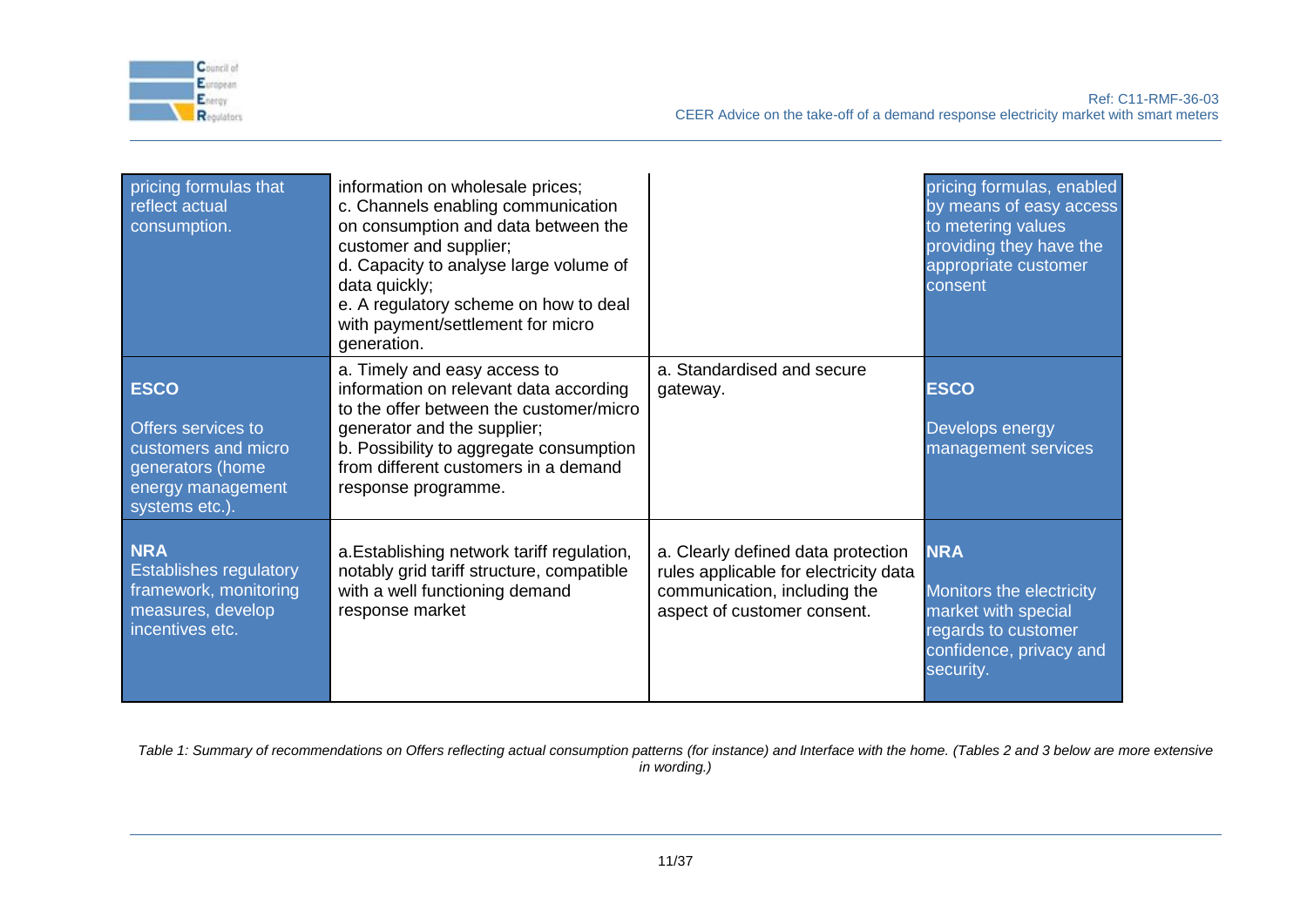

# <span id="page-11-0"></span>**1. Introduction**

CEER regards customer participation in the electricity market as extremely important, and implementing the possibility of demand response is one way of increasing that participation. CEER has identified demand response as an area that can deliver benefits both to customers and to electricity systems. Customers benefit from an enhanced ability to engage with the electricity market, by managing their consumption and consequently enabling them to manage their costs. In addition, demand response also enables more active participation in electricity markets by micro generators, by creating appropriate incentives to alter their consumption/injection patterns to suit market and system requirements. From a system management perspective demand response has the potential to reduce consumption levels at times of peak demand and also at times when system reliability is jeopardised.

Demand response can change electricity usage over time and reduce usage at peak times. As well as the short-term benefits listed above, this change in usage has the potential to reduce costs over the longer term. This is due to reduced requirements for investment in generation capacity and network infrastructure over the longer term as a result of reduced peak demand. However, building a distribution network system capable of dealing with fluctuations in usage could entail additional investments in the network. CEER recognises that, due to the increased amount of production of renewable energy, it might be necessary to increase investments in a robust local network.

This document seeks to describe the roles and responsibilities for different market actors in order to realise demand response. We also list what we regard as prerequisites that should be in place, to perform demand response. The document can be used as a basic checklist for the take-off of demand response with smart meters in place. The main target groups are the seven market actors we have chosen, who have different roles in demand response: customers, micro generators, metering operators, DSOs, suppliers, ESCOs and NRAs.

When presenting the prerequisites, we realise that in some Member States these are already implemented, in others not, and that - depending on market models - the responsibility for implementing them differs between the countries.

This document relates to a previous ERGEG report: Final Guidelines of Good Practice on Regulatory Aspects of Smart Metering for Electricity and Gas (E10-RMF-23-03), hereafter GGP on smart metering. The GGP present 28 recommendations<sup>1</sup>. This advice document further develops two of those, since they are closely linked to the demand response issue: offers reflecting actual consumption patterns and interface with the home.

This task is derived from the following CEER key areas of work (numbering according to the list in the CEER Work programme 2011):

- 1. 3rd Package implementation
- 3. Affordability and Consumer issues
- 4. Climate change, renewable energy issues and energy efficiency

-

 $<sup>1</sup>$  See Annex 6</sup>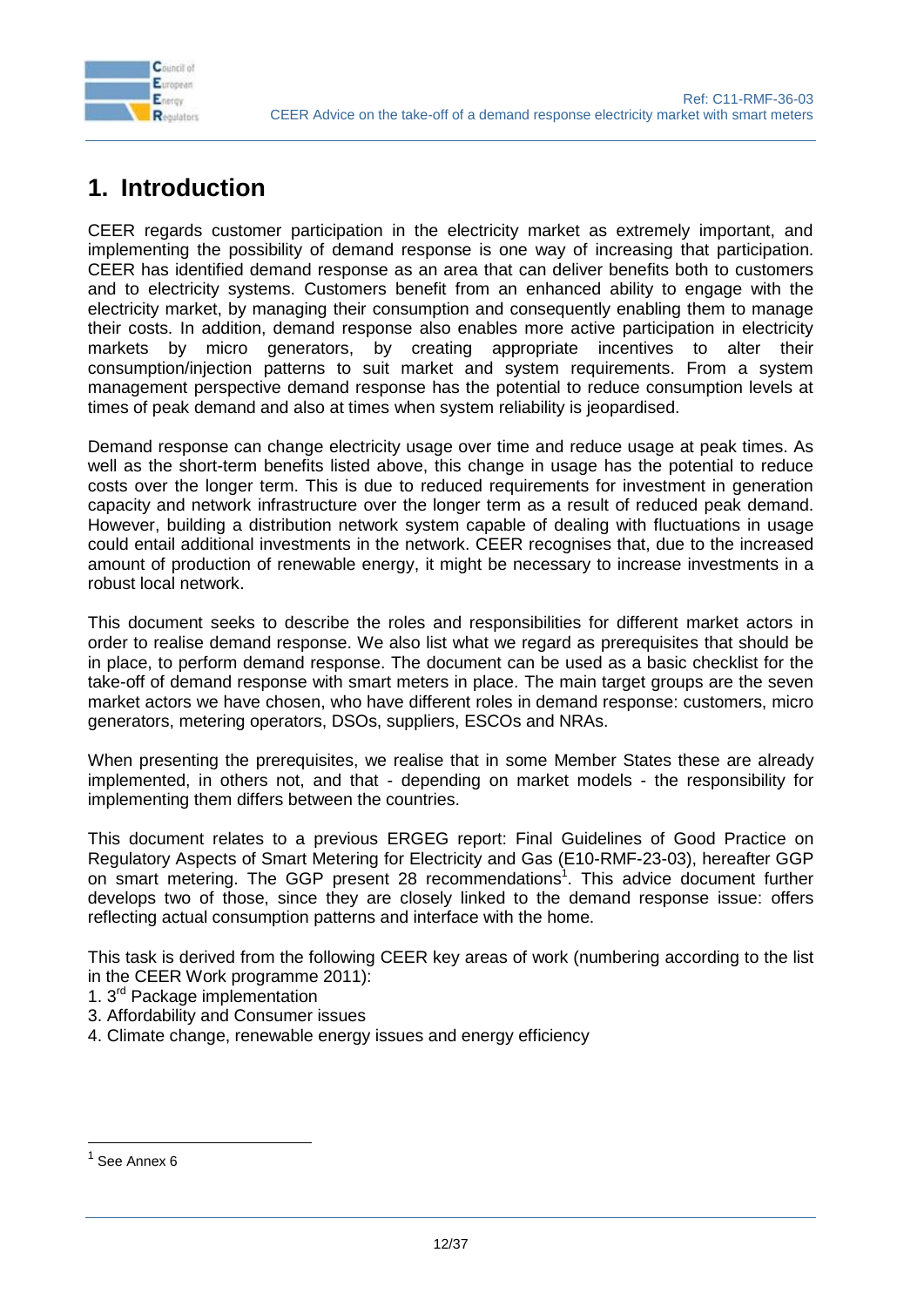

In order to achieve demand response, the European Commission<sup>2</sup> has outlined a number of key topics, which are addressed in this document and with which CEER agrees. The key topics outlined are: Customer awareness through information; Reflection of wholesale prices; ToU prices, Dynamic Prices and Critical Peak Prices; Automation and innovation; and Regulation.

The aspects captured in this report are primarily information, prices and regulation.

CEER recognises that there are some key points in the market structure that need to be in place to facilitate the take-off of demand response, in addition to the recommendations made in the GGP on smart metering:

- Customers' understanding of information on the electricity market;
- Customers' offered easy ways of becoming aware, through new contracts etc.;
- Customers' trust in the market and thus wanting to participate;
- A non-conflicting grid tariff; and
- The absence of price regulation.

### <span id="page-12-0"></span>**1.1. Background**

Intelligent metering systems are promoted for several reasons in the  $3<sup>rd</sup>$  Package; firstly with the aim to promote energy efficiency and demand-side management measures; and secondly with the aim to ensure active participation of customers in the market. In the definition of "active participation", CEER has chosen to include the possibility for the customer to be also a producer of electricity (micro generator). Furthermore, this is in line with the aim of the  $3<sup>rd</sup>$  Package to promote the development of smart grids, with one of the goals being an increase of renewable energy sources.

The ERGEG Smart Grids Position Paper<sup>3</sup> lists a high number of functions that smart metering systems can perform, concluding that: smart grids encompass a much wider area of technologies and solutions and are by no means restricted or strictly delimited by the introduction of smart metering. One of the drivers for smart grids from a technical perspective identified in the Position Paper is active participation of customers in the electricity market, with dynamic electricity pricing. It is evident that the absence of smart meters will not guarantee such an active participation that implies, as a minimum, a frequent<sup>4</sup> availability of metering data and a deep awareness of both consumption and injection behaviours that are not possible through electromechanical meters.

CEER believes that an important demand side management measure is demand response. To reach active participation the customers must, in some way or another, be able to react and adjust their consumption or be able to inject electricity. Demand response is the tool for adjusting consumption and injection.

-

<sup>2</sup> DG ENER presentation at ERGEG workshop on Demand response 11<sup>th</sup> February 2011, by Manuel Sánchez Jiménez, PhD European Commission, DG ENER Policy Officer, Gas and Electricity

 $3$  E10-EQS-38-05

 $4$  More frequent than monthly, preferably hourly, see E10- RMF-23-03, recommendation E6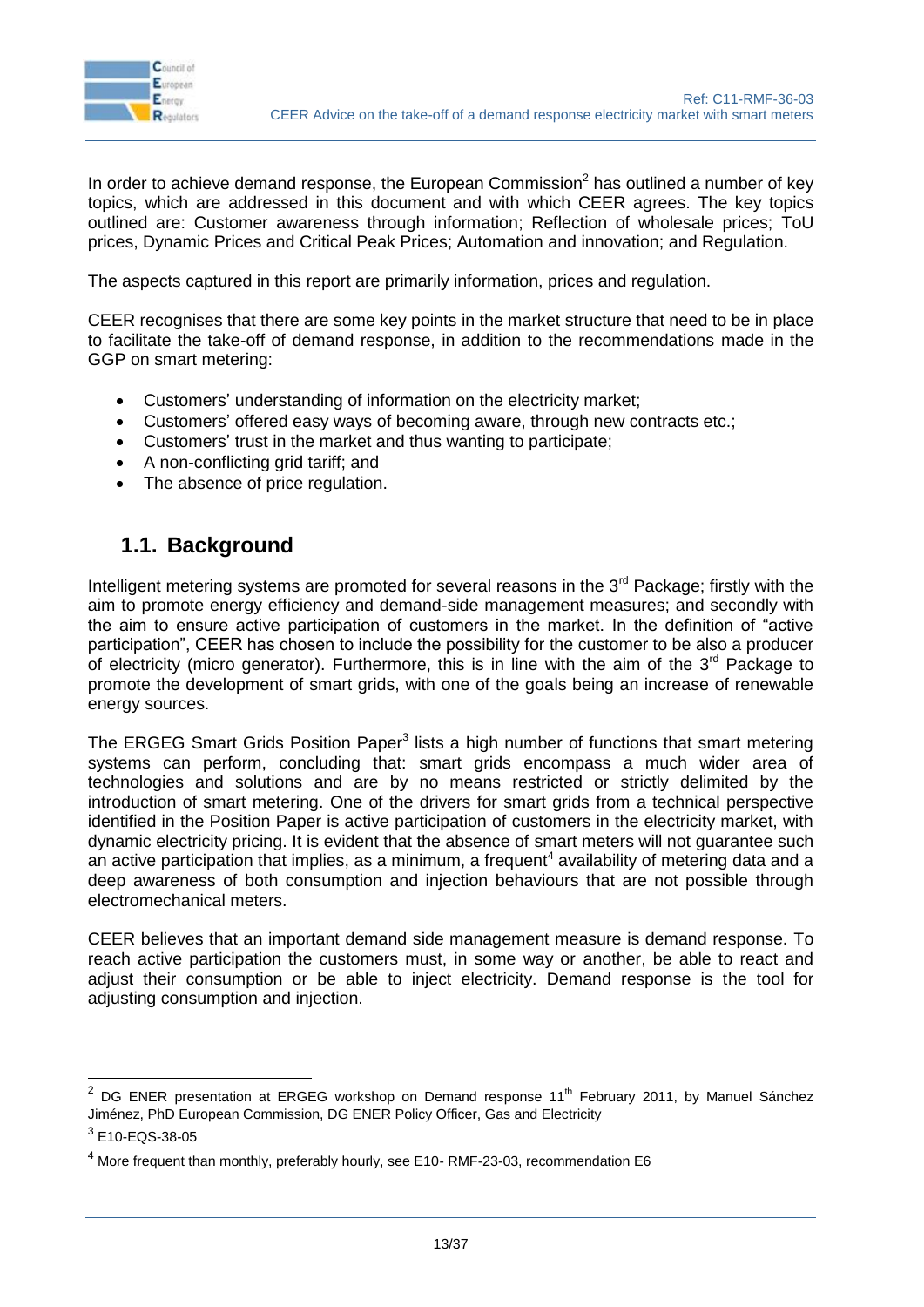

Innovations in energy services and pricing can contribute to a reduction in consumption and more efficient use of energy across the system and at peak times. Increased knowledge by customers of their consumption and possibly injection will help them to adjust their use of electricity.

The following services outlined in the GGP on smart metering are relevant as the basis for demand response (the letter E stands for Electricity, to separate these recommendations from the ones on gas):

- E 6. Offers reflecting actual consumption patterns
- E 12. Interface with the home

The present Advice adopts a customer perspective and is based on the roll-out of smart meters applied in a de-regulated electricity market.

#### <span id="page-13-0"></span>**1.1.1. CEER work process**

At a public workshop on 11 February 2011 in Brussels, CEER presented its objective to prepare advice on the take-off of demand response and sought opinions and experiences in this area from market actors as well as organisations and authorities. The workshop was very valuable for CEER when drafting the public consultation document. After the public consultation, we investigated comments from the 45 parties that responded<sup>5</sup> to the consultation.

The 45 parties (one of which was confidential) can be broken down into the following groups:

- 1 response from consumer associations (1 EU);
- 10 responses from energy companies;
- 10 responses from grid operators (2 EU);
- 12 responses from industry associations, (4 EU);
- 5 responses from metering equipment and IT-providers (1 EU);
- 7 responses from research and consultancy firms.

The table below shows the breakdown of the respondents' countries of origin. As can be seen, there were responses from several countries, as well as from European groups. However, there were a couple of countries, namely Germany and the UK, which had a large number of responses.

| <b>Respondent Country</b> | <b>Number</b> |
|---------------------------|---------------|
| Austria                   |               |
| EU                        |               |
| France                    |               |
| Germany                   |               |
| Hungary                   |               |
| Italy                     |               |
| Netherlands               |               |

5 See Annex 5 and Evaluation document C11-RMF-36-03a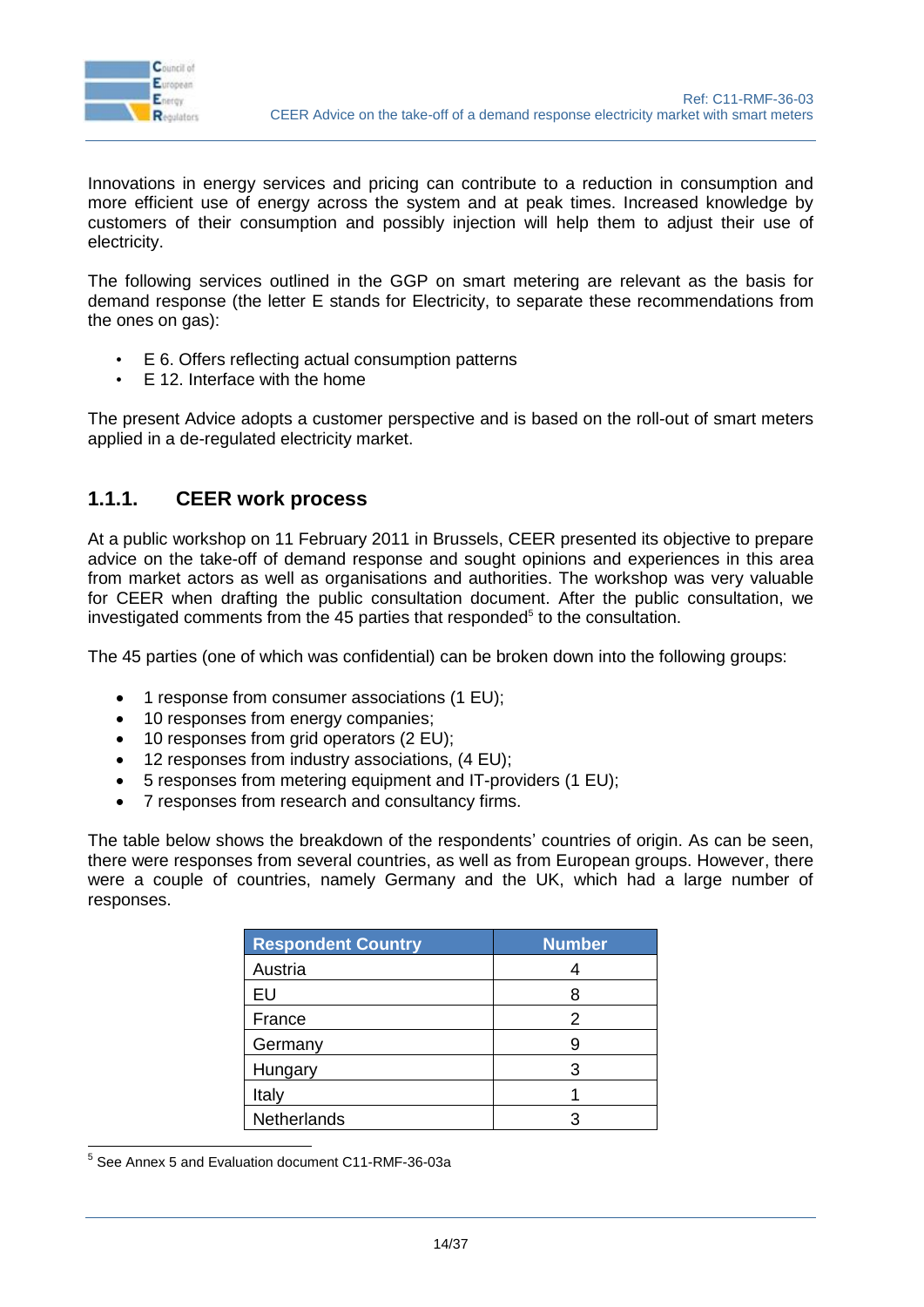

| Spain          |  |
|----------------|--|
| Sweden         |  |
| Switzerland    |  |
| United Kingdom |  |

#### *Table 2: Origin of Respondents*

<span id="page-14-1"></span>All respondents were also invited to a hearing on 2 September 2011. The hearing proved to be very fruitful and gave CEER good insight into their views and guidance in drafting the final advice.

CEER finds, based on the comments received, that there is a strong interest in applying demand response to household customers, as well as the possibility for customers to become a micro generator. We also find, not surprisingly, that this can be developed in many different ways, suggesting different roles and tasks for different market actors, not least the DSOs. This final advice reflects this, as well as the importance of making thorough investigations before establishing a national point of contact for metering values.

As part of the work process, CEER queried its members to see if there were any existing demand response experiences in place in the countries that have rolled out smart meters. Thirteen countries responded and out of these thirteen countries, three – Italy, Finland and Sweden – have rolled out smart meters. Out of these three, no country has a demand response scheme based on smart metering. CEER also found that several countries have had initial attempts for demand response programmes since many years without smart meters. These programmes are based on regulated approaches directed at the DSOs.

As a result of the work, it has become clear that we need to investigate more the question of a national point of contact, before being able to make any recommendation on that issue. CEER understands that within demand response there is a need to communicate a vast number of metering values to an increasing number of market actors, and a national point of contact could be one efficient solution. However, CEER recognises that this approach has advantages as well as disadvantages. It could probably have benefits in terms of the efficiencies of having one body overseeing the management of all data. It would also enable a united level playing field for the various market actors. However, CEER recognises that there is uncertainty around what is the most secure and cost efficient approach and therefore further investigation is needed before providing a recommendation. Therefore, investigation on national points of contact will be a part of the CEER work programme during 2012. CEER will also during 2012 conduct a benchmarking report on meter data management in a smart metering environment – just to mention two activities in close relation to the recommendations we present here.

### <span id="page-14-0"></span>**1.2. Objective and purpose of this paper**

In this Advice, which assumes a customer perspective, the European energy regulators present suggestions on key issues concerning the take-off of demand response. The Advice can be used as a basic checklist for the take-off of demand response with smart meters installed. The main target groups are the seven market actors we have chosen, who have a role in this area: customers, micro generators, metering operators, DSOs, suppliers, ESCOs and NRAs.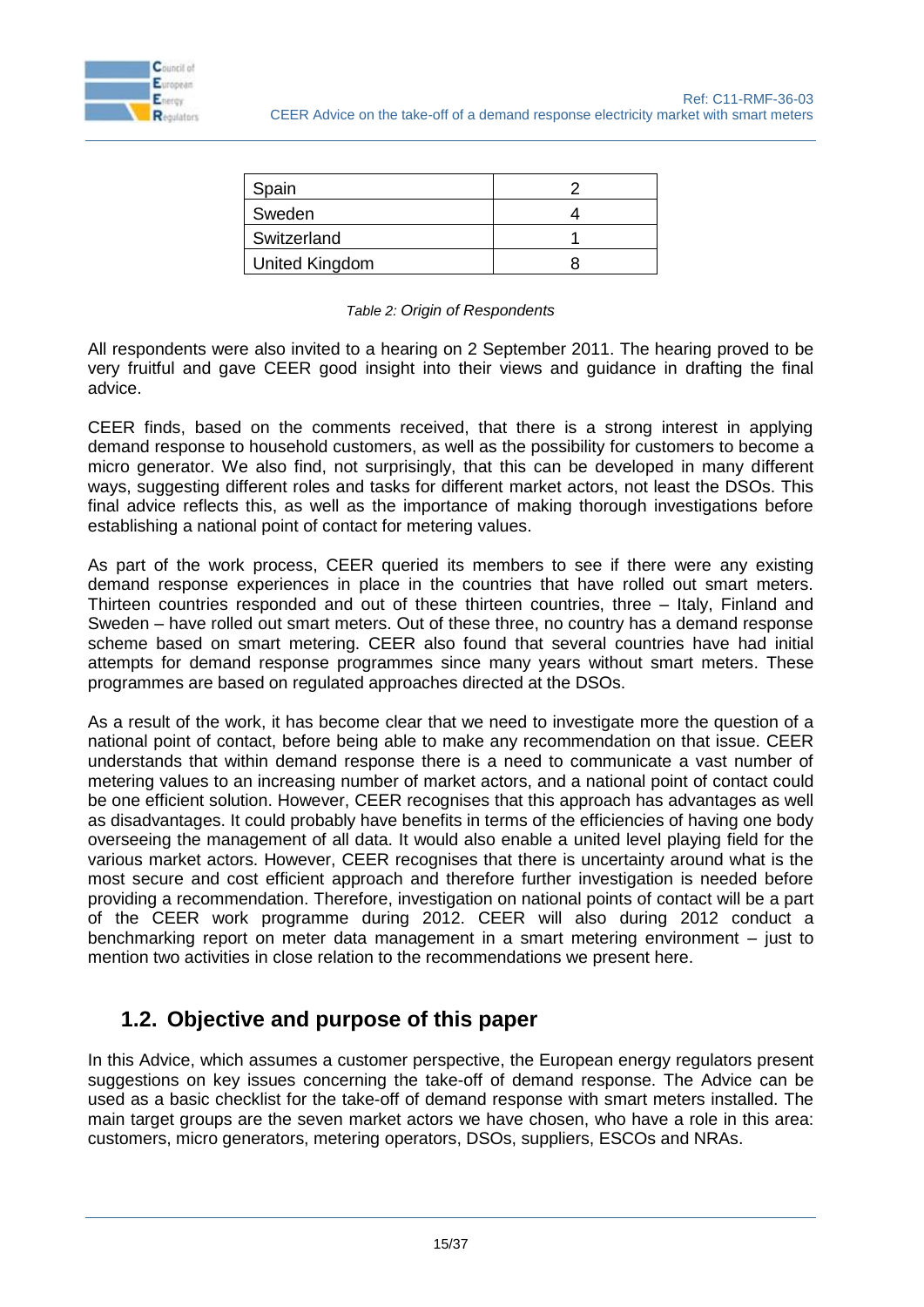

 $\overline{a}$ 

Demand response is one of several other parts of demand side management. Demand response can in itself be divided into two parts: direct load control on the one hand, and innovative pricing on the other. The scope of this document is limited to the part described as innovating pricing, since it is here where the customer has an active part.

This document outlines advice for the future, in the sense that active customer participation in demand response through smart metering is not yet a reality. CEER tries to foresee, on an overall basis, the roles and the needs for the market actors that will have the closest connection to the customer.

Within the greater framework of progress on smart metering we focus particularly on the roles for DSOs versus competitive players in terms of customer services offered through smart meters as well as balancing and settlement arrangements that could incentivise suppliers to develop time of use offers to customers.

**Where this report refers to customers, they are to be understood as household customers and those customers that are deemed to be covered by Annex I of the 2009 Electricity Directive of the 3rd Package<sup>6</sup> . We also recognise that customers can be micro generators, which is reflected in the roles described below.**

 $6$  Directive 2009/72/EC of the European Parliament and of the Council of 13 July 2009 concerning common rules for the internal market in electricity and repealing Directive 2003/54/EC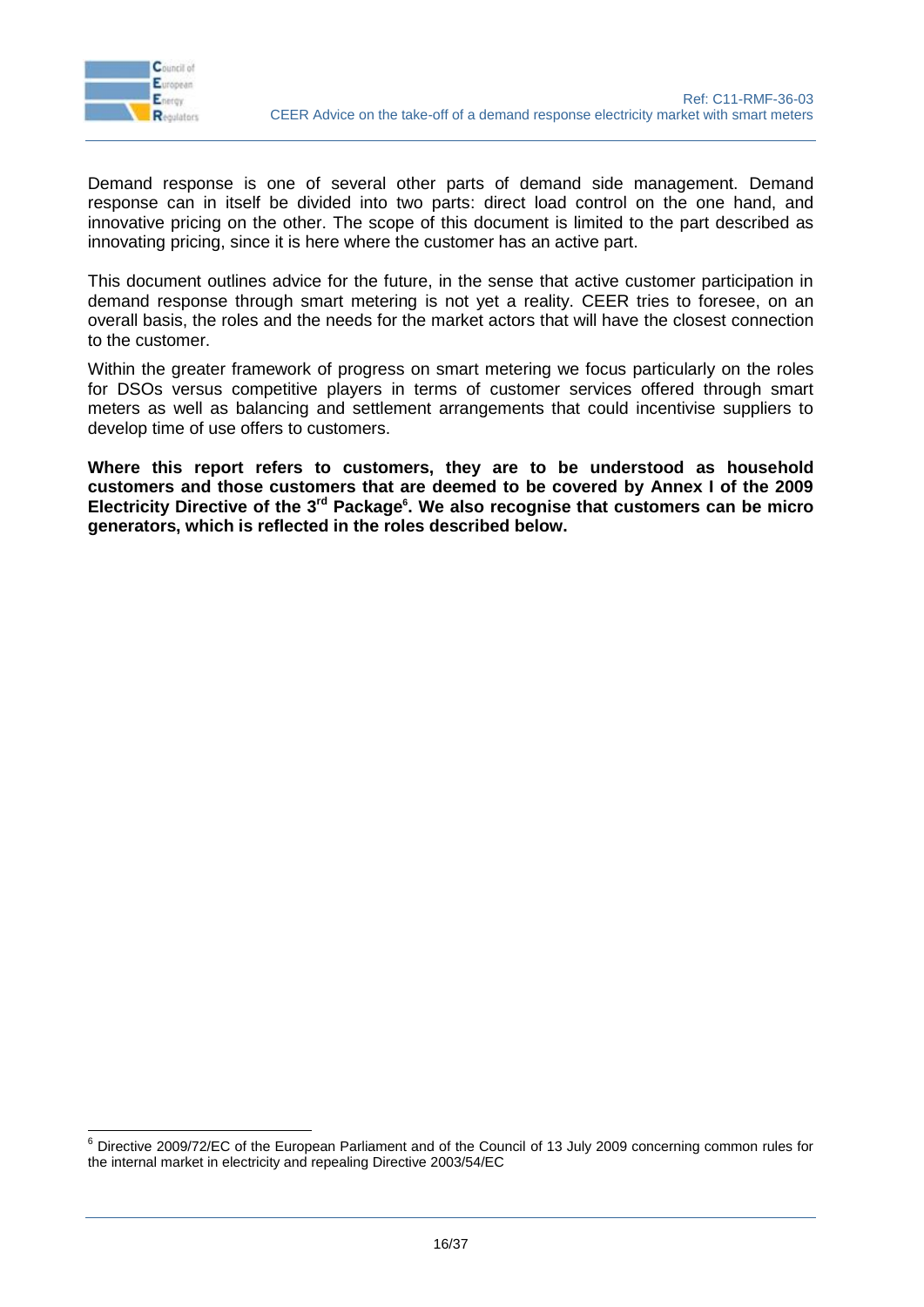

*time.*

### <span id="page-16-0"></span>**2. Demand response**

### **2.1 Definition of demand response**

<span id="page-16-1"></span>There are various terms and definitions meaning more or less the same thing, when it comes to discussing demand response. CEER would like to emphasise that this document, and thus our definition, does not focus on the network system perspective of demand response – demand side management. CEER's definition of demand response in the context of retail market is:

*Changes in electric usage by end-use customers/micro generators from their current/normal consumption/injection patterns in response to changes in the price of electricity over time, or to incentive payments designed to adjust electricity usage at times of high wholesale market prices or when system reliability is jeopardised. This change in electricity usage can impact the spot market prices directly as well as over* 

Figure 1 below describes the full picture of demand side management, where demand response is a component part. The arrow points at the box which is relevant for the CEER definition above.



### **Demand side management**

<span id="page-16-2"></span>*Figure 1: The picture illustrates demand side management. The arrow points at the box relevant for the CEER definition of demand response.*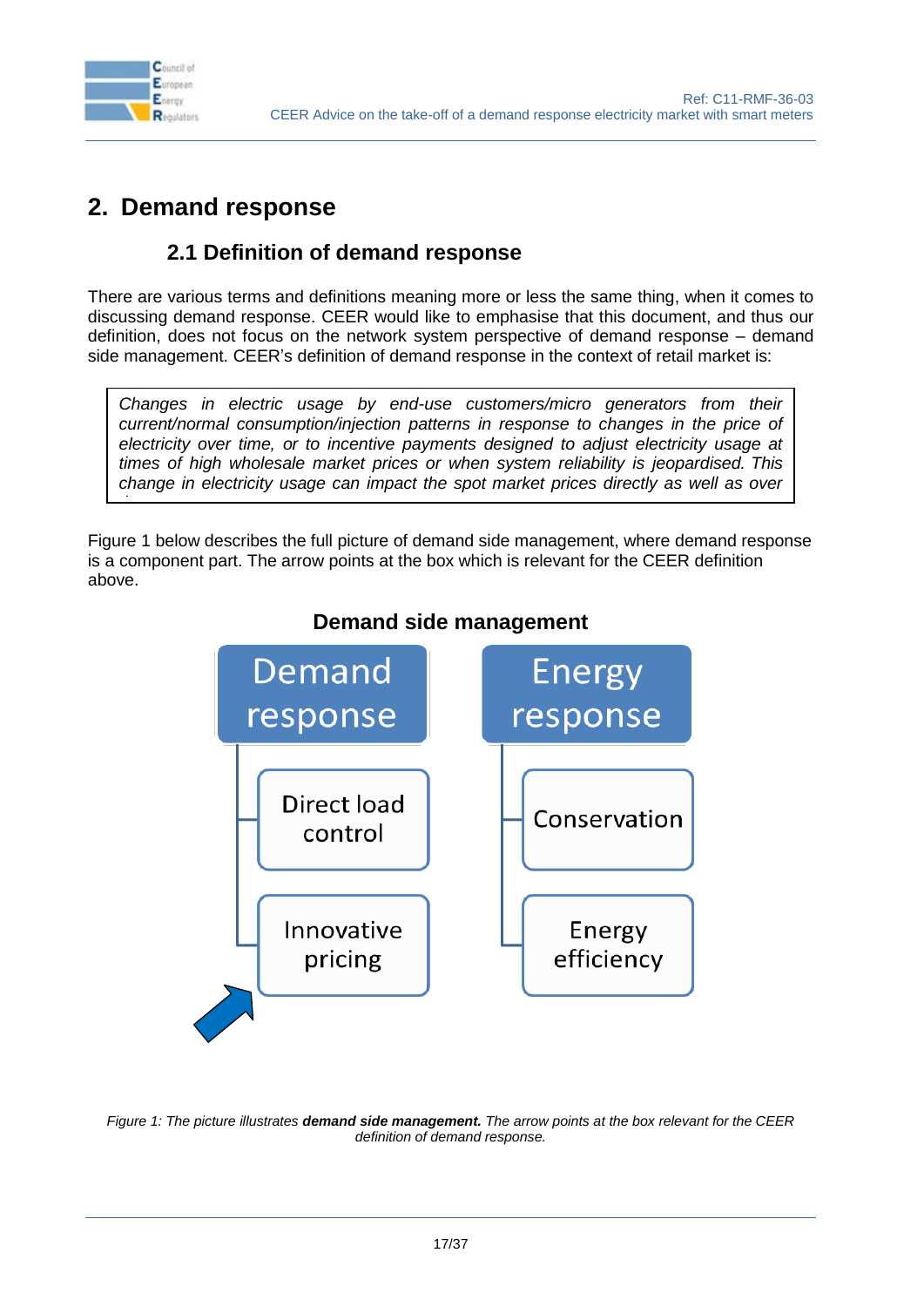

### <span id="page-17-0"></span>**2.2 Tariff structures**

CEER recognises that the increase in renewables in the grid and an increase in the level of demand response will require the development of new models for system management. The daily and hourly profiles of electricity demand at system level differ with respect to the profiles of consumption and power flows in medium voltage distribution networks and of consumption and power flows in low voltage distribution networks. A flat demand profile at system level allows for the reduction in the need for new generation capacity and system services. A flat power flow profile in distribution networks allows for a reduction in the need for distribution capacity and decreases the losses in distribution networks.

As a consequence, different consumer responses are optimal to flatten system demand or to flatten the power flow profiles in distribution networks. Further, power flow profiles vary across local distribution networks. Generally, the consumption patterns, the use of voltage levels and the characteristics of the generation set differ significantly across countries.

These national conditions determine different values for the benefits at system level and at distribution level which can be achieved in each country through demand response measures.

This theoretical scenario is suitable for areas where it is possible to have a flat demand profile. However, in a demand response environment with price signals from the wholesale market affecting the customers' use of electricity, it is likely that a large amount of energy will be used when the price is low. This can cause constraints in the local network. CEER sees a number of ways of managing this, among others to have

- a flat non-flexible network tariff, combined with a well-functioning demand response market with price signals that reflect wholesale prices. This could result in the need for significant investments in the network but increased transparency for the customer; or
- capacity-oriented network tariffs, semi flexible, a limited number of predictable tariffs combined with demand response signals from the wholesale market. This would result in optimisation of the local grid with a possibility to balance network constraints. This alternative means that the customer could have, as an example, a network-tariff based on kW. This alternative would mean that there are a couple of different grid tariffs but not too many as to make it extremely complex for the customer; or
- highly flexible and innovating pricing formulas for network tariffs combined with demand response with price signals from the wholesale market. This would result in optimising of the local grid meaning a minimum of network constraints but a possible result is conflicting price signals from the wholesale market. This could increase complexity and confusion for the active customer and for other actors on the competitive market if not properly addressed.

CEER recognises that each NRA has to consider this in relation to network tariff-regulation in order to fulfil a well-functioning demand response. However, it is very important to note that pricing, for example time-of-use pricing, is part of the decisions made in the competitive market and should reflect the access to - and need for - energy at any given time. For the suppliers to be able to give customers offers that reflect actual consumption patterns, DSOs/metering operators have to enable smart metering systems capable of recording consumption on a configurable time basis.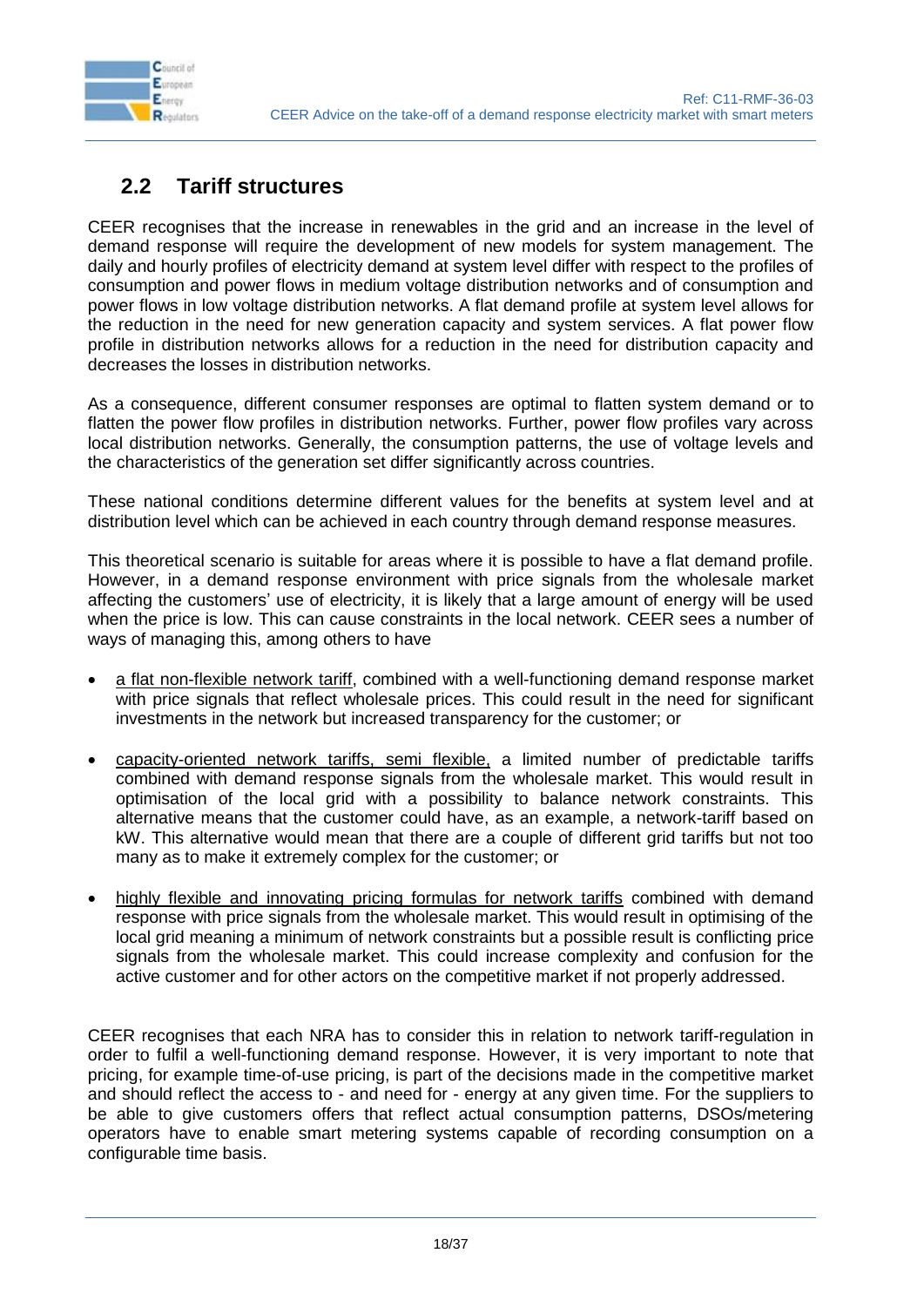

CEER finds that for the reasons stated above the DSOs' role with regards to demand response should be restricted to the basic requirements necessary to facilitate demand response

### <span id="page-18-0"></span>**2.3 Home automation**

Demand response can be performed in many ways, with different roles for the metering equipment. As regards home automation, the meter can be part of the communication system, although demand response can also be managed without the meter when applying home automation. It can be done through applications in the actual appliance communicating via internet. This might be an option for customers that have not yet been fitted with a smart meter.

As regards the information retrieved trough the gateway (interface in the home), it can be used for designing energy services with a certain degree of automation. It is clear that the customer cannot be instantly active all the time, but on the basis of offers designed to react to price signals and installed automation, he/she can adapt consumption.

#### <span id="page-18-1"></span>**2.4 Market actors**

There are many different market actors, both old and new, that might take part in the future demand side energy world: DSOs, TSOs, metering operators, producers, traders, balancing responsible parties, suppliers, energy service companies (ESCOs), aggregators, electric power grid equipment vendors, ancillary service providers, information and communication technology (ICT) service providers, grid communications network providers, home appliance vendors, Building Energy Management Systems (BEMS), electric transportation/vehicle solutions providers and clearing and settlement agents. Other actors on the electricity market are customers, micro generators, regulators, standardisation bodies, EU, national legislation authorities and financial sector undertakings.

CEER has chosen the following seven actors as the most relevant when discussing demand response at the retail level: customers, micro generators, DSOs, metering operators, suppliers, ESCOs and NRAs. CEER recognises that differences in market design may affect the roles and responsibilities of the different actors.

Since European countries differ in market design concerning the roles for DSOs and metering operators, we have chosen to separate the two. This is reflected throughout the recommendations, where we describe the different roles for the two actors. In practice in many countries, these two roles are to be found within one body, the DSO.

Furthermore, the role of the TSO is important when considering the system perspectives. In this document, however, we have chosen not to focus separately on the TSOs since the primary focus is the customer perspective and the direct contacts the customer needs to have.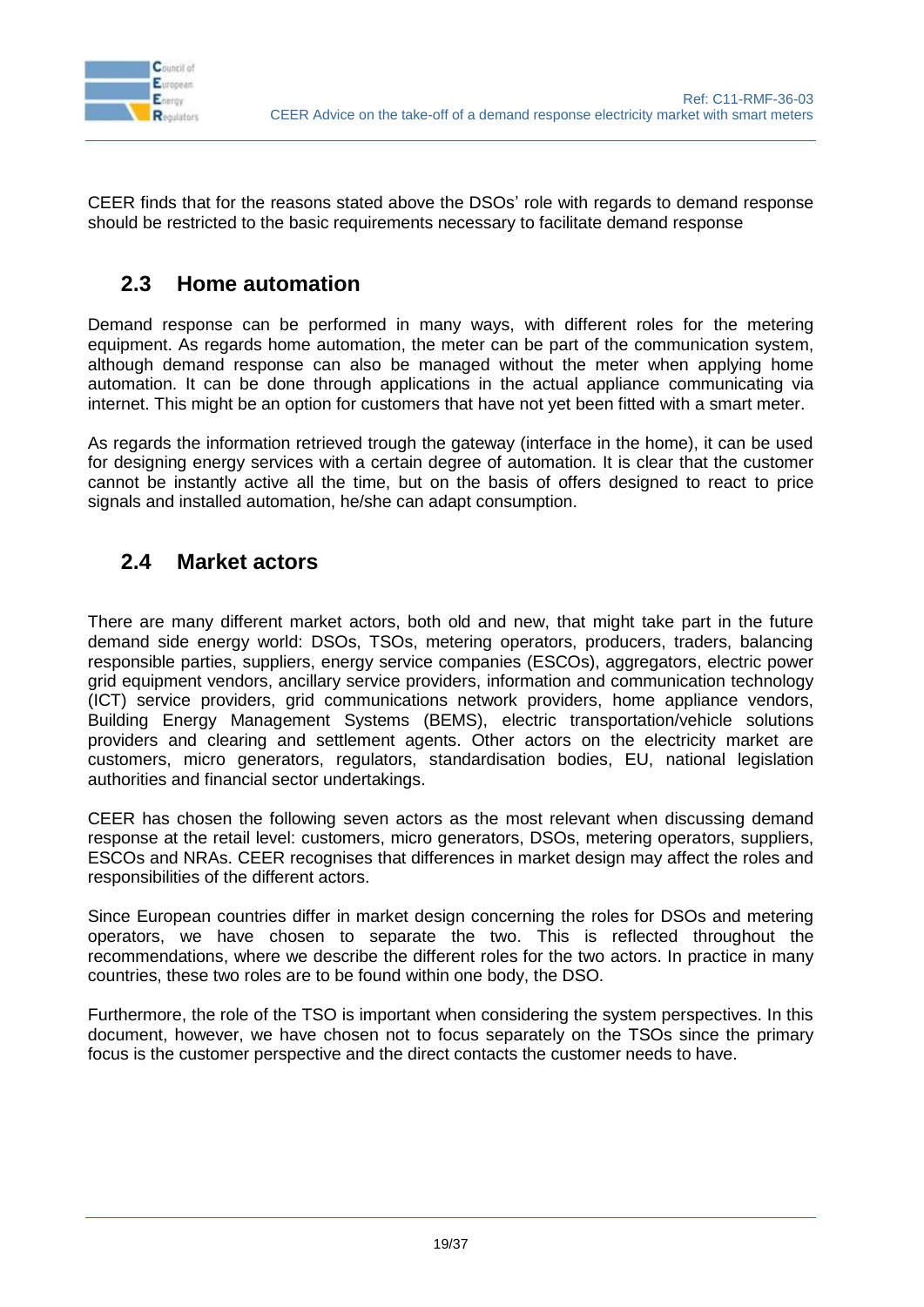

As regards the DSO, it is also important to note that due to different market designs there is a variety in the number of DSOs in the Member States. In a country with many DSOs, it is naturally very important that there should not appear many different grid tariffs for the suppliers to take into account when creating offers to customers. That would probably hamper the development of demand response as regards the possibility to choose from a variety of offers as well as the general transparency of the market conditions. In a country with a few or only one DSO, this will not cause the same problem.

It is important that demand response is applied as far as feasible, and that possible network constraints will not pose unexpected consequences for the customers. The actor called aggregator could possibly be a key mediator once capacity markets on the low voltage level are established in Europe. This mediation can be performed by new actors but also, of course, within an already existing body like a supplier or an ESCO. The role of the aggregator needs to be further examined along with the development of capacity markets.

Finally, CEER would like to emphasise that the descriptions of the market actor roles´ described in the recommendations are not exhaustive explanations of the roles. All the actors have a variety of important tasks that are not covered here.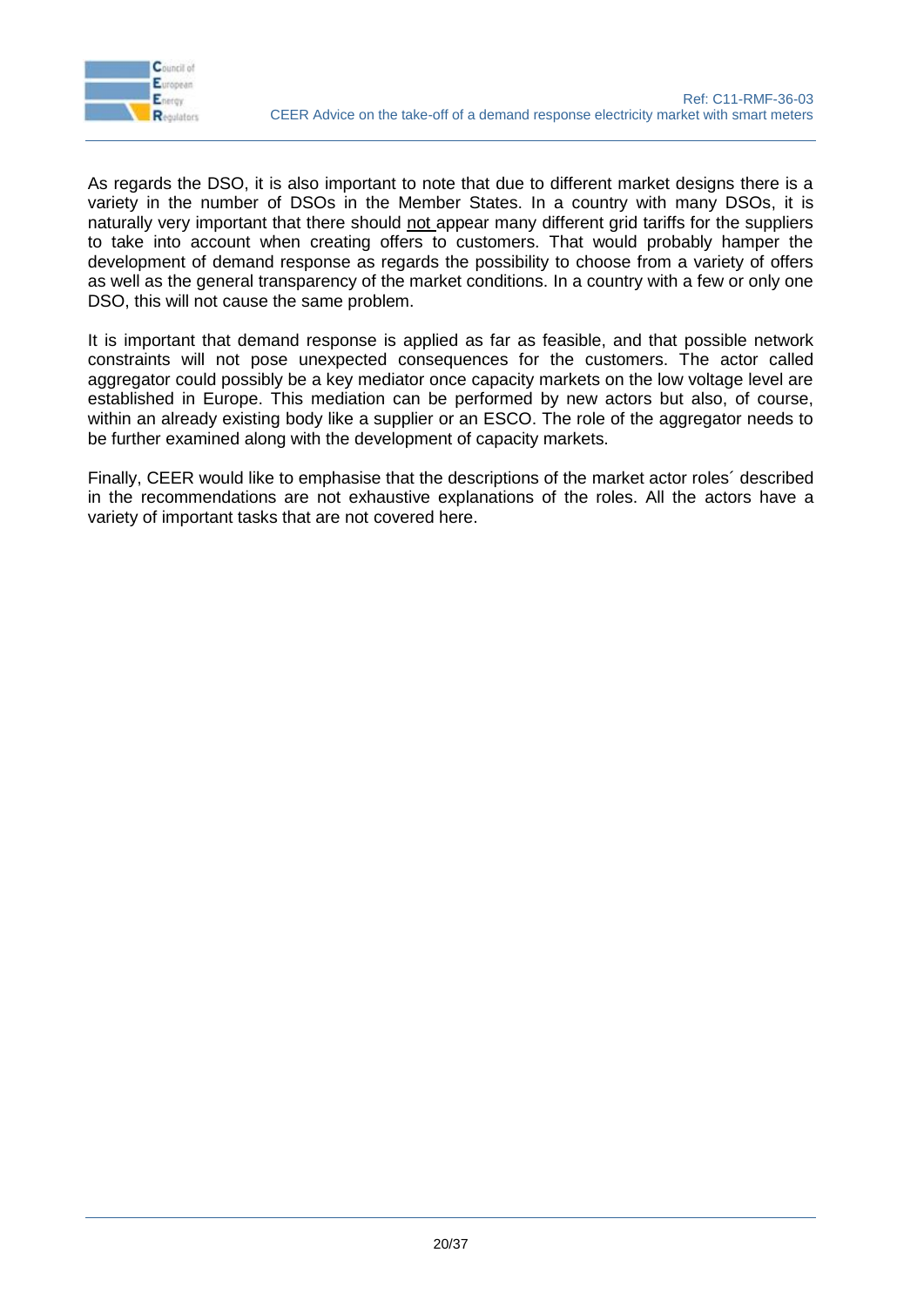

### <span id="page-20-0"></span>**3 Recommendations**

The four CEER recommendations on demand response are divided under the following subjects:

- 1. Customer trust
- 2. Privacy and security
- 3. Offers reflecting actual consumption patterns
- 4. Interface with the home

#### <span id="page-20-1"></span>**3.1 Customer trust**

CEER recognises that in an increasingly complex market with more market actors to deal with than before and new offers to consider there is an increased need for the customer to be and feel secure and trust the market and its participants. This is particularly true for vulnerable customers. The information on new offers must be presented in a clear and correct manner. Also, there should be a solid complaint handling system as well as redress schemes in place. An important actor with regard to information will be the single point of contact for questions on electricity and gas, as required by the  $3^{rd}$  Package<sup>7</sup>.

Regarding customer information on complaint handling standards, a website is a very useful tool but cannot be considered sufficient to inform all customers, and in particular the most vulnerable ones. Therefore, it seems relevant to provide a document on complaint handling standards in printed form if a customer requests it. CEER does not intend to make any recommendations in this area at this point.

Customer protection from, for example, unfair selling methods, regret periods etc. must be considered when making an overview of the regulatory framework when implementing demand response nationally. The demand response environment, with a varying amount of possible offerings, might be experienced as complicated. One crucial factor is the way the customer is informed. The customer should be informed not only about the demand response possibilities but also of the potential impact related to other circumstances that can affect the electricity bill. One example is that seasonal conditions can cause big changes in the electricity price. Another example is that a demand response scheme with high prices during the day and low in the night combined with a change in household occupancy patterns can have great effects on your electricity bill. The information presented on the bill should be clear and informative in order to enhance customer trust and awareness when participating in demand response schemes.

**Recommendation 1: Service providers should aim to give customers appropriate**  information on offers<sup>8</sup>, with the goal of creating customer awareness of how changes in **lifestyle or occupancy can impact on household consumption patterns and therefore their final electricity bill.**

<sup>—————————————————————&</sup>lt;br><sup>7</sup> Directive 2009/72/EC of the European Parliament and of the Council of 13 July 2009 concerning common rules for the internal market in electricity

 $8$  This information can be communicated through different channels, e.g. projected bills.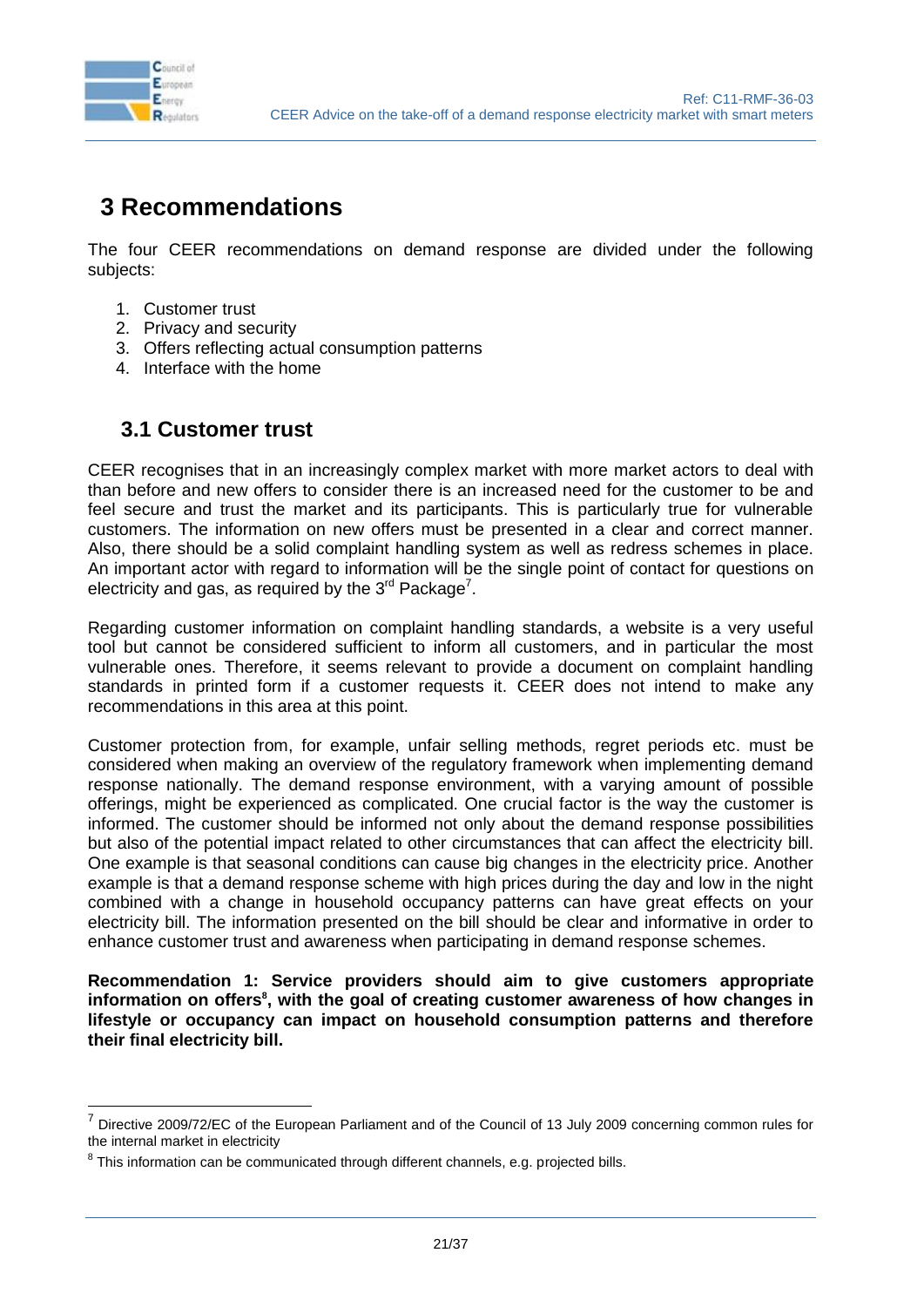

### <span id="page-21-0"></span>**3.2 Privacy and Security**

It is important to note that already today all market actors, with or without connection to a data hub, are responsible for privacy and security for the data they handle. CEER recognises that privacy and security aspects are always important to take into consideration especially in demand response.

CEER has previously stated that the customer should be in control of his/her consumption data.<sup>9</sup> Full transparency on existing customer data should be the general principle. For instance, when a service provider is in charge of information on the customer's power capacity (kW) the customer should in this case be able to a) know that this data exists, and b) receive information on the explicit data. It is always the customer that chooses in which way metering data shall be used and by whom, with the exception of metering data required to fulfil regulated duties within the national market model. This consent in disseminating data can be withdrawn should the customer so choose.

With more frequent metering readings and thus more granulated data being stored and transmitted between market actors, the issue of data security will become even more important than before.

**Recommendation 2: When making a decision to install smart metering systems, privacy and security have to be guaranteed.** 

#### <span id="page-21-1"></span>**3.3 Offers reflecting actual consumption patterns**

Member States or, where a Member State has so provided, the NRA, shall strongly recommend that electricity undertakings optimise the use of electricity, developing innovative pricing formulas which reflect actual consumption<sup>10</sup>. It is essential that the supplier be able to make offers to the customer (and those that both generate and consume electricity) that better reflect actual consumption/injection divided into different time periods. Offers could take the form of dynamic pricing, time of use (ToU) tariffs and critical peak pricing for example:

- Dynamic pricing is defined as an offer that would reflect for instance hourly consumption and that would mean that the price of the offer would reflect wholesale-prices at any given time;
- A ToU tariff is where the price of electricity varies at different times of the day to reflect the changes in the costs of producing electricity, for example the Irish Smart Metering pilot<sup>11</sup> trialled four specific time of use tariffs offering different unit prices for the night time, day time and peak times.

 $\overline{a}$ 

<sup>&</sup>lt;sup>9</sup> GGP Smart Metering

<sup>10</sup> 3rd Package

<sup>&</sup>lt;sup>11</sup> Electricity Smart Metering Customer Behaviour Trial (CBT) Findings Report [\(CER 11/080a\)](http://www.cer.ie/GetAttachment.aspx?id=45b739e9-8eee-4300-b87f-c7f1400ce0d5), Commission for [Energy Regulation](http://www.cer.ie/en/information-centre-reports-and-publications.aspx?article=c03aebf5-8048-456c-ba8b-33a79319a818&amp;amp;amp;amp;amp;amp;amp;amp;amp;amp;amp;amp;amp;amp;amp;amp;amp;amp;amp;amp;amp;amp;amp;amp;amp;amp;amp;amp;amp;amp;amp;mode=author) (Irish NRA), May 2011.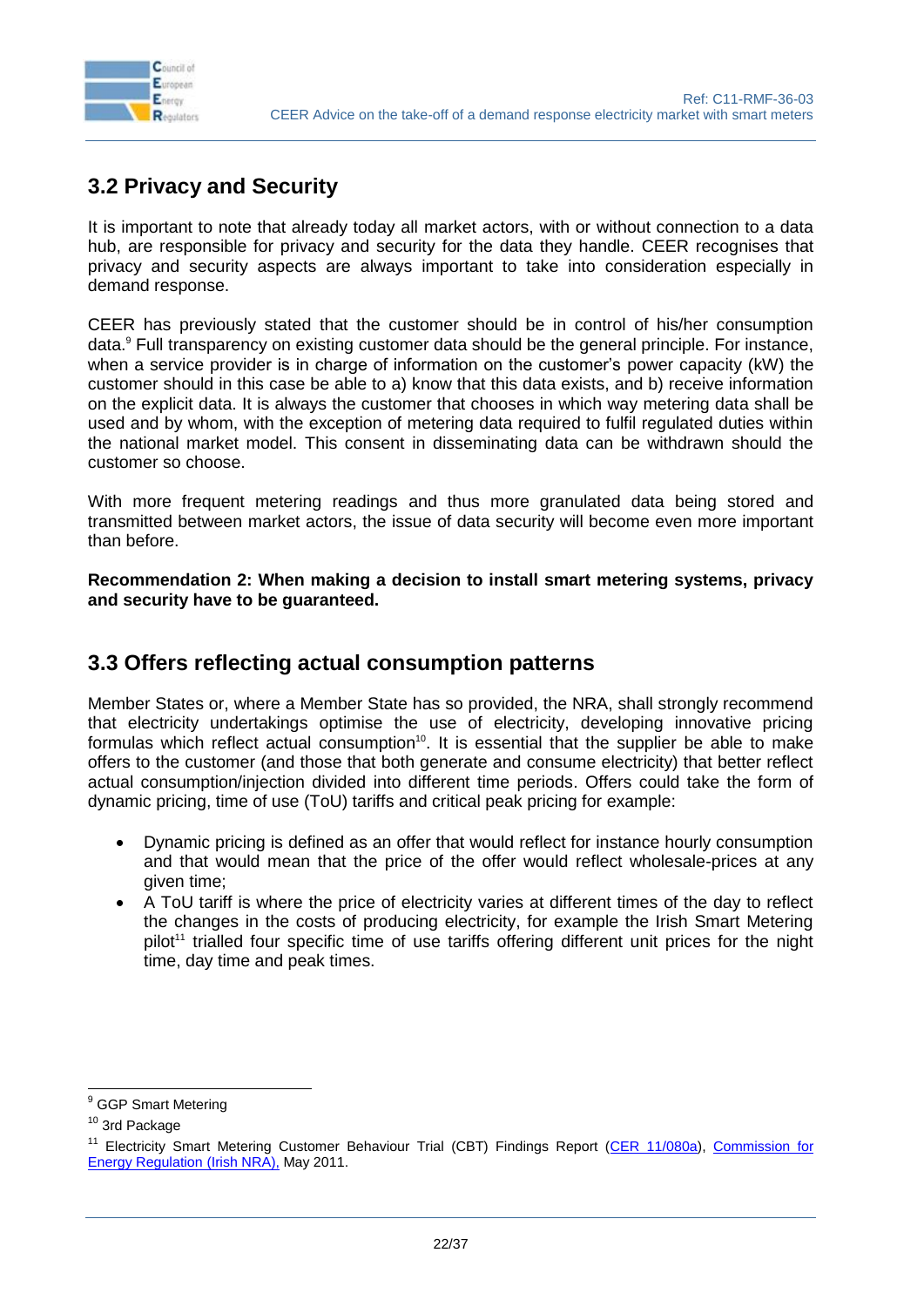

| Domestic Time of Use Tariff |               |                                 |                                                                                                       |                                                                                 |
|-----------------------------|---------------|---------------------------------|-------------------------------------------------------------------------------------------------------|---------------------------------------------------------------------------------|
|                             |               | <b>Night</b><br>$23.00 - 08.00$ | Day<br>$08.00 - 17.00$<br>$19.00 - 23.00$<br>weekdays<br>17.00-19.00<br>weekends and<br>bank holidays | Peak<br>$17.00 - 19.00$<br>(Monday<br>to Friday).<br>excluding<br>bank holidays |
| <b>Tariff A</b>             | Cents per kWh | 12.00                           | 14.00                                                                                                 | 20.00                                                                           |
| <b>Tariff B</b>             | Cents per kWh | 11.00                           | 13.50                                                                                                 | 26.00                                                                           |
| <b>Tariff C</b>             | Cents per kWh | 10.00                           | 13.00                                                                                                 | 32.00                                                                           |
| Tariff D                    | Cents per kWh | 9.00                            | 12.50                                                                                                 | 38.00                                                                           |

#### **Residential Tariffs**

<span id="page-22-0"></span>*Table 3: Residential Time-of-Use tariffs 1 January to 31 December 2010; Source: Electricity Smart Metering Customer Behaviour Trials Findings Report CER/11/080a (table 2)*

 Critical Peak Pricing (CPP) is the pricing regime applied by suppliers during specific periods of high electricity demand (e.g. higher electricity prices on hot summer afternoons, encouraging customers to reduce usage during critical-peak periods, in order to avoid high bills). For example, in California, Southern California Edison's (SCE) Critical Peak Pricing offers benefits to customers for shifting or reducing electricity use during critical peak events in the summer season. Under SCE's Critical Peak Pricing, a CPP event may be called (between 9 and 15 times per summer) when local demand for energy significantly increases. During CPP events, energy charges increase significantly so, by reducing electricity usage during a CPP event, customers can avoid these higher prices and benefit from lower electricity bills. CPP events are limited in number and duration, and are activated (or "called") for limited essential reasons<sup>12</sup>

CEER finds that the DSOs' role with regards to offers reflecting actual consumption should be restricted to the basic requirements. Should the DSO be responsible for incentivising demand response, this would have to be through innovative network tariffs. This would lead to a number of consequences, including customer confusion, difficulties in setting network tariffs and increased complexity for NRAs and reduced transparency. We also see an increased complexity in network tariffs for suppliers and ESCOs, which creates difficulties in formulating tariffs reflecting actual consumption; particularly in Member States with multiple DSOs. Last but not least, the customer has no power in negotiating network tariffs – it is important to minimise the extent of the areas in the electricity market where the customer has limited possibilities to act.

CEER acknowledges that there is likely to be an increased diversity in the range of tariff offers. This poses new challenges for customers' possibility to make price comparisons.

Prerequisites mentioned in the table below under Micro generator are to be regarded as an addition to those prerequisites stated under Customer (since the micro generator is considered as a customer who decided to produce electricity).

CEER realises that the success of demand response depends on the willingness and ability for the customer to participate. However, it should be up to the customer to choose the level of activity and not imposed upon him/her.

<sup>-</sup><sup>12</sup> <http://www.sce.com/b-rs/large-business/cpp/critical-peak-pricing.htm>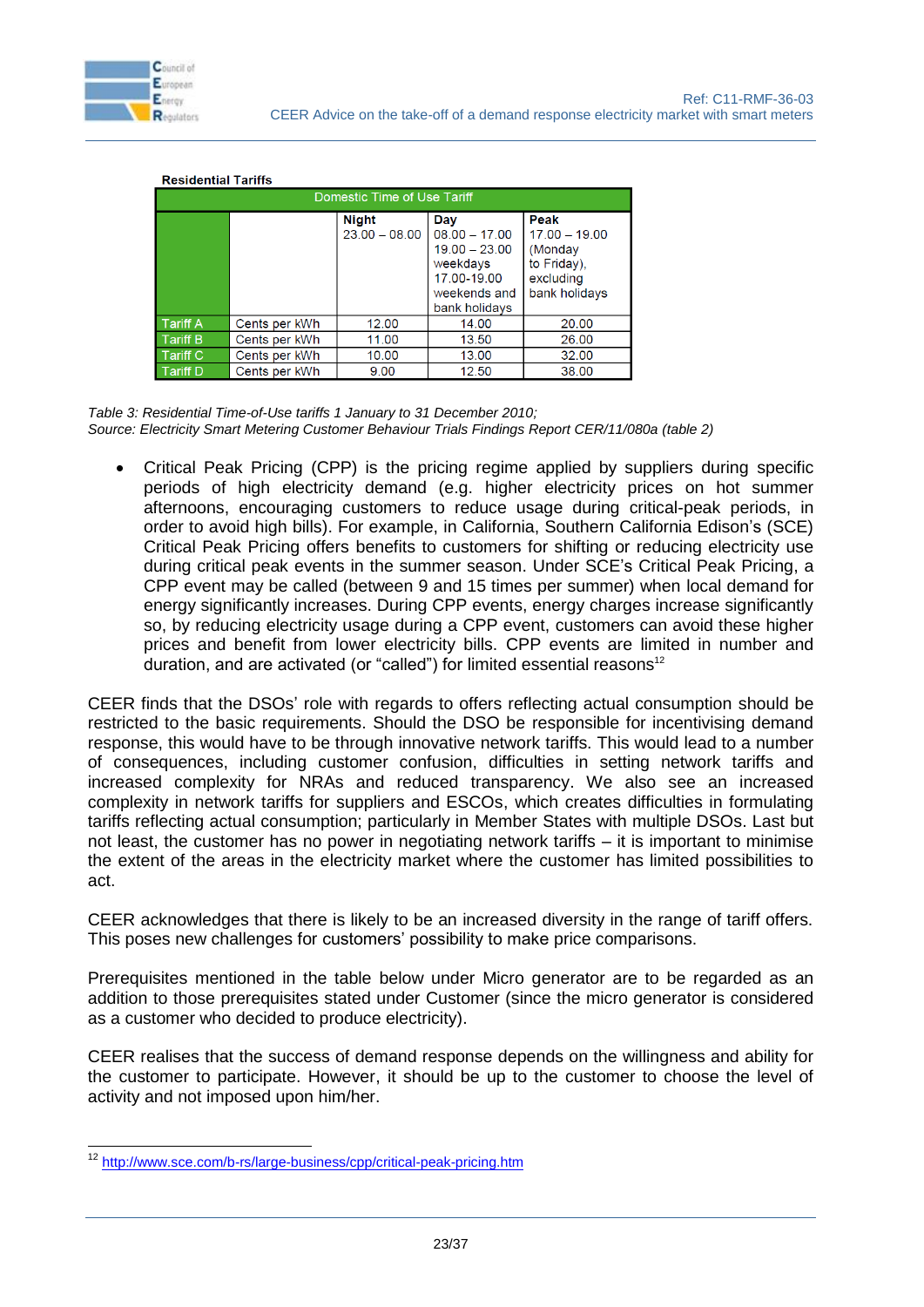

#### **Recommendation 3: Specific roles and prerequisites need to be in place for the market actors to be able to reach full potential of offers reflecting actual consumption patterns.**  See table below.

The table below illustrates market actors' roles and prerequisites in relation to *Offers reflecting actual consumption patterns,* i.e. time-sensitive energy prices (for instance Time of Use, dynamic or critical peak pricing)*:*

| <b>Electricity service</b>                                                                                                          | <b>Offers reflecting actual consumption patterns</b>                                                                                                                                                                                                                                                                                                                                                                                                                                                                                                                                                                                             |
|-------------------------------------------------------------------------------------------------------------------------------------|--------------------------------------------------------------------------------------------------------------------------------------------------------------------------------------------------------------------------------------------------------------------------------------------------------------------------------------------------------------------------------------------------------------------------------------------------------------------------------------------------------------------------------------------------------------------------------------------------------------------------------------------------|
| <b>Market actor role</b>                                                                                                            | <b>Prerequisites</b>                                                                                                                                                                                                                                                                                                                                                                                                                                                                                                                                                                                                                             |
| <b>Customer</b><br>The customer is the key actor in order<br>for the full potential of demand<br>response to be realised.           | a. Access to a reliable price comparison website.<br>b. Receive information on consumption and cost at<br>least monthly, free of charge, in a clear and<br>concise manner.<br>c. Have access to relevant information on<br>consumption and cost data on customer demand.<br>d. Receive information provided through a choice<br>at least two communication channels, for<br>οf<br>example an in home display, website, SMS, via<br>smartphones. The level of detail and frequency of<br>access to information depends on the offer the<br>customer has chosen.<br>e. Ability to easily launch a complaint and solid<br>redress schemes in place. |
| <b>Micro generator</b><br>Contributes by regulating consumption<br>and injection to reflect wholesale prices                        | a. Have the possibility to sell electricity.<br>b. Have a regulatory scheme to deal with<br>payment/settlement.<br>c. MG should be provided with relevant information<br>on injection data according to the contract at least<br>monthly, free of charge, in a clear and concise<br>manner.<br>d. Have access to information on price data on<br>demand.<br>e. Information should be provided through a choice<br>of at least two communication channels, for<br>example an in home display, website, SMS, via<br>smartphones.                                                                                                                   |
| <b>Metering operator</b><br>Offers services to provide, install and<br>maintain metering equipment that<br>enables demand response. | a. Have a minimum set of functionalities (two way<br>communication, hourly metering or three registers,<br>remote reading, remote power capacity<br>reduction/increase, software to be upgraded<br>remotely).<br>b. Have open communication standards and                                                                                                                                                                                                                                                                                                                                                                                        |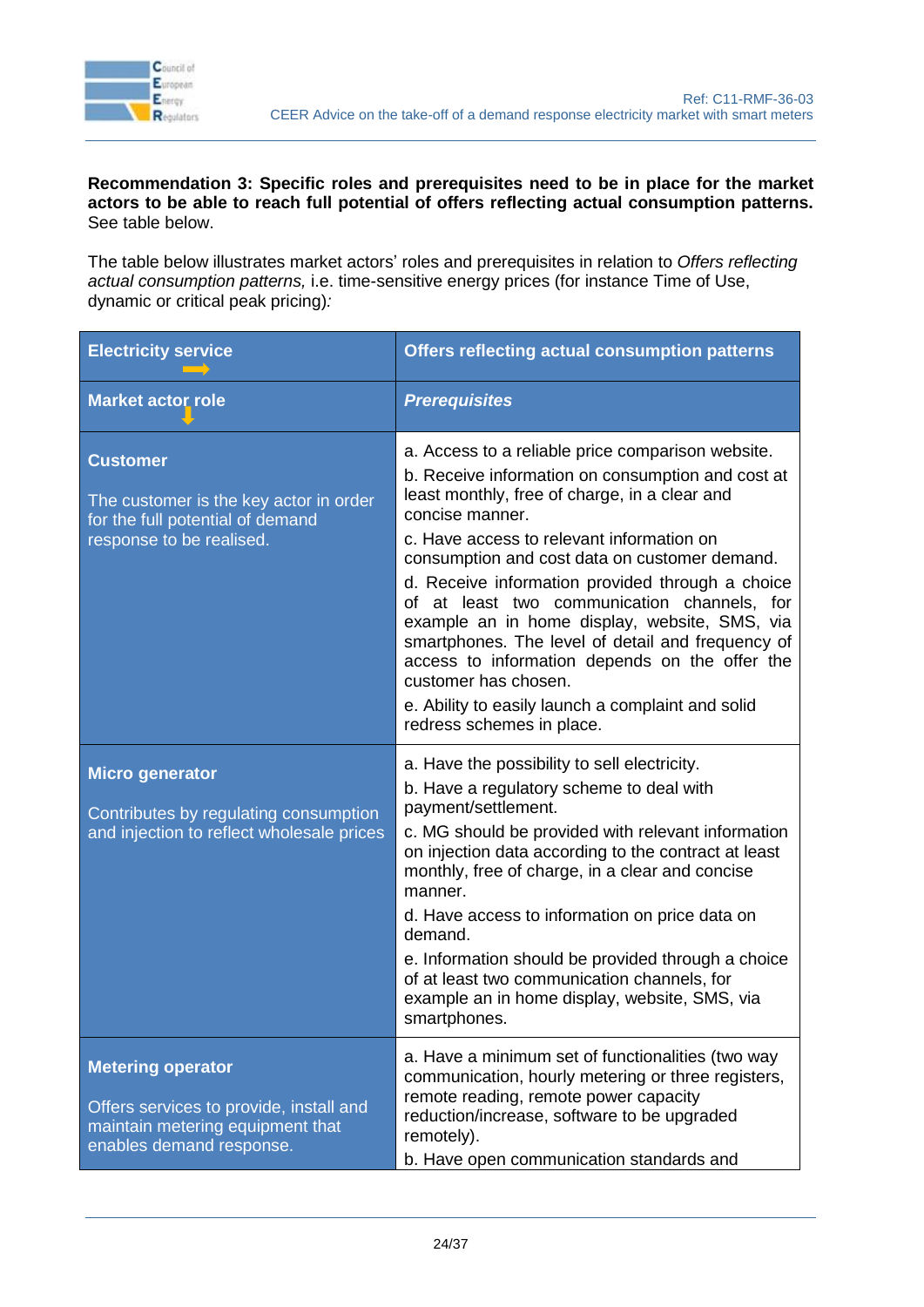

| Responsible for meter reading.<br>Enables smart metering systems<br>capable of recording consumption on a<br>configurable time basis.                                                                    | protocols.<br>c. Have open architecture for utility meters<br>involving communication protocols and<br>functionalities enabling interoperability.<br>d. Have a duty to deliver accurate metering data<br>(necessary for the specified purpose) in a timely<br>manner to relevant actors, e.g. balancing data to<br>the DSO.                                                                                                                                                               |
|----------------------------------------------------------------------------------------------------------------------------------------------------------------------------------------------------------|-------------------------------------------------------------------------------------------------------------------------------------------------------------------------------------------------------------------------------------------------------------------------------------------------------------------------------------------------------------------------------------------------------------------------------------------------------------------------------------------|
| <b>DSO</b><br>The neutral market facilitator,<br>responsible for the basis of demand<br>response. Enables smart metering<br>systems capable of recording<br>consumption on a configurable time<br>basis. | a. Have information on metering values regarding<br>consumption and injection.<br>b. Have a distribution network system capable of<br>dealing with fluctuation in usage resulting from<br>demand response.<br>c. Have a regulatory scheme on how to deal with<br>payment/settlement for micro generation.                                                                                                                                                                                 |
| <b>Supplier</b><br>Develops innovative pricing formulas<br>that reflect actual consumption.                                                                                                              | a. Have timely and easy access to information on<br>customers metering values regarding consumption<br>and injection.<br>b. Have timely and easy access to information on<br>wholesale prices.<br>c. Have channels enabling communication on<br>consumption and data between customer and<br>supplier.<br>d. Have the capacity to analyse large volume of<br>data quickly.<br>e. Being able to use a regulatory scheme on how<br>to deal with payment/settlement for micro<br>generation. |
| <b>ESCO</b><br>Offers services and products to<br>customers and micro generators (in<br>home displays, software applications,<br>home energy management systems,<br>energy storage devices etc.).        | a. Have timely and easy access to information on<br>relevant data according to the offer between<br>customer/micro generator and supplier.<br>b. Have the possibility to aggregate consumption<br>from different customers in a demand response<br>programme.                                                                                                                                                                                                                             |
| <b>NRA</b><br>Establishes necessary regulatory<br>framework, monitoring measures,<br>develops incentives etc.                                                                                            | a. Establishes network tariff regulation, notably grid<br>tariff structure, compatible with a well-functioning<br>demand response market                                                                                                                                                                                                                                                                                                                                                  |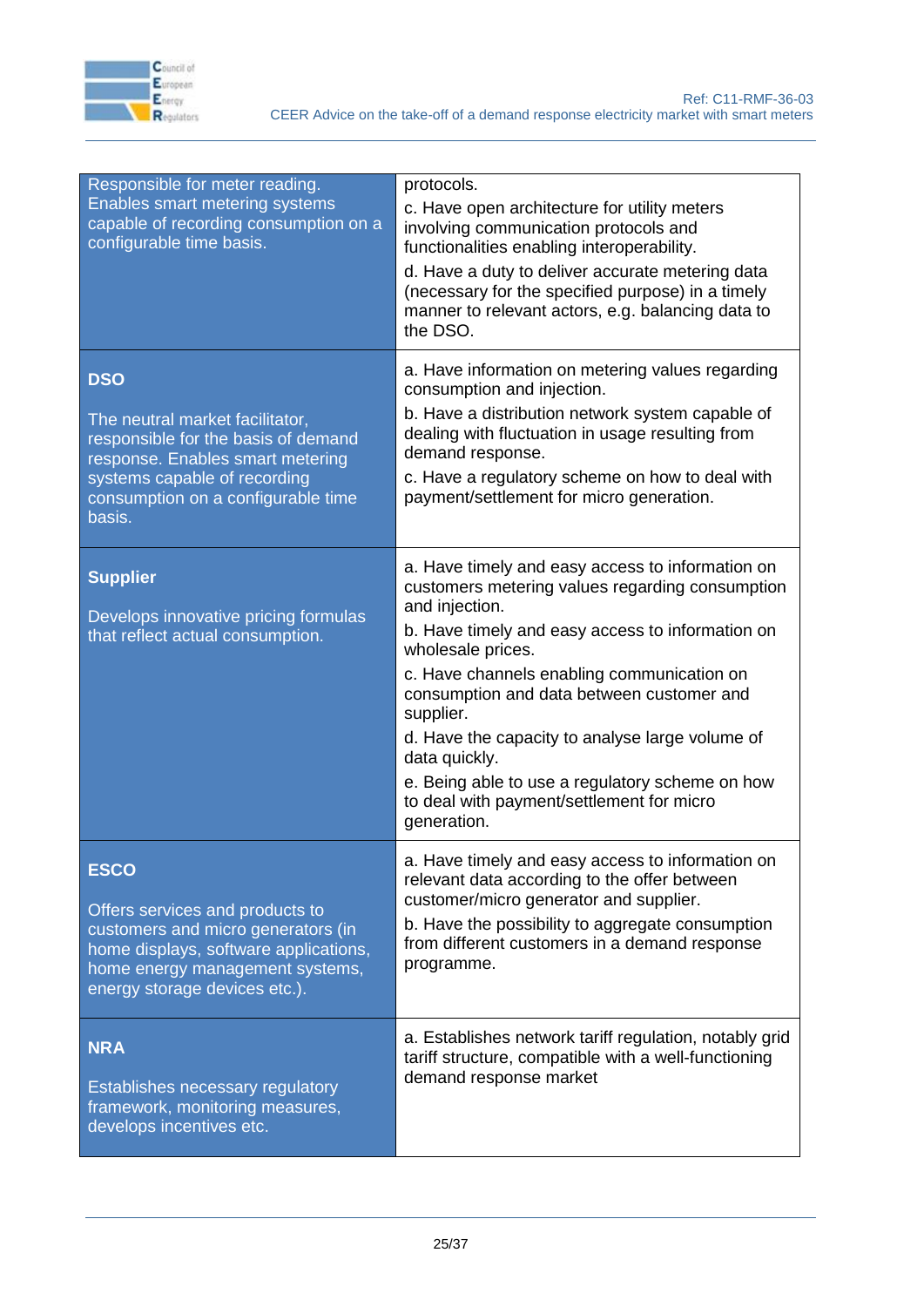

### <span id="page-25-0"></span>**3.4 Interface with the home; Access to metering-data**

In order to access metering-data CEER recommended that the meter should be equipped with or connected to an open gateway<sup>13</sup>. The customer and service provider/s (suppliers, energy service companies, etc.) chosen by the customer should be able to have access to relevant data through this gateway. This approach would not give the DSO a privileged position compared to other service providers. The gateway should be a standardised interface which would enable energy management solutions, such as home automation, different schemes on demand response and facilitate delivery of data directly, etc. For example, the gateway should allow for the installation of an in home display that could be offered by the market, e.g. ESCOs, suppliers, hardware stores. It is the very gateway, for example a USB portal, from which metering data can be retrieved. The access to the consumption data allows the customer to have direct insight into consumption patterns.

**Recommendation 4**: **Specific roles and prerequisites need to be in place for the stakeholders to be able to reach full potential of the Interface with the home**. See table below.

The table below illustrates market actor roles and prerequisites in relation to *Interface with the home*:

| <b>Electricity service</b>                                                                                                     | <b>Offers reflecting actual consumption</b><br><b>patterns</b>                                                                                                                                             |
|--------------------------------------------------------------------------------------------------------------------------------|------------------------------------------------------------------------------------------------------------------------------------------------------------------------------------------------------------|
| <b>Market actor role</b>                                                                                                       |                                                                                                                                                                                                            |
| <b>Customer</b><br>The customer can use the information<br>available through the gateway to adjust<br>consumption.             | Have a means to safely and securely access<br>the metering values from the gateway.                                                                                                                        |
| <b>Micro generator</b><br>The micro generator can use the information<br>available through the gateway to adjust<br>injection. | Have a means to safely and securely access<br>the metering values from the gateway.                                                                                                                        |
| <b>Metering operator</b><br>The metering operator is responsible for<br>ensuring that the meter is equipped with or            | Being able to use open standards for the<br>gateway which enable interoperability, so that<br>any market actor, after customer consent, can<br>connect a device to the gateway, without being<br>hindered. |

-<sup>13</sup> Interface with the home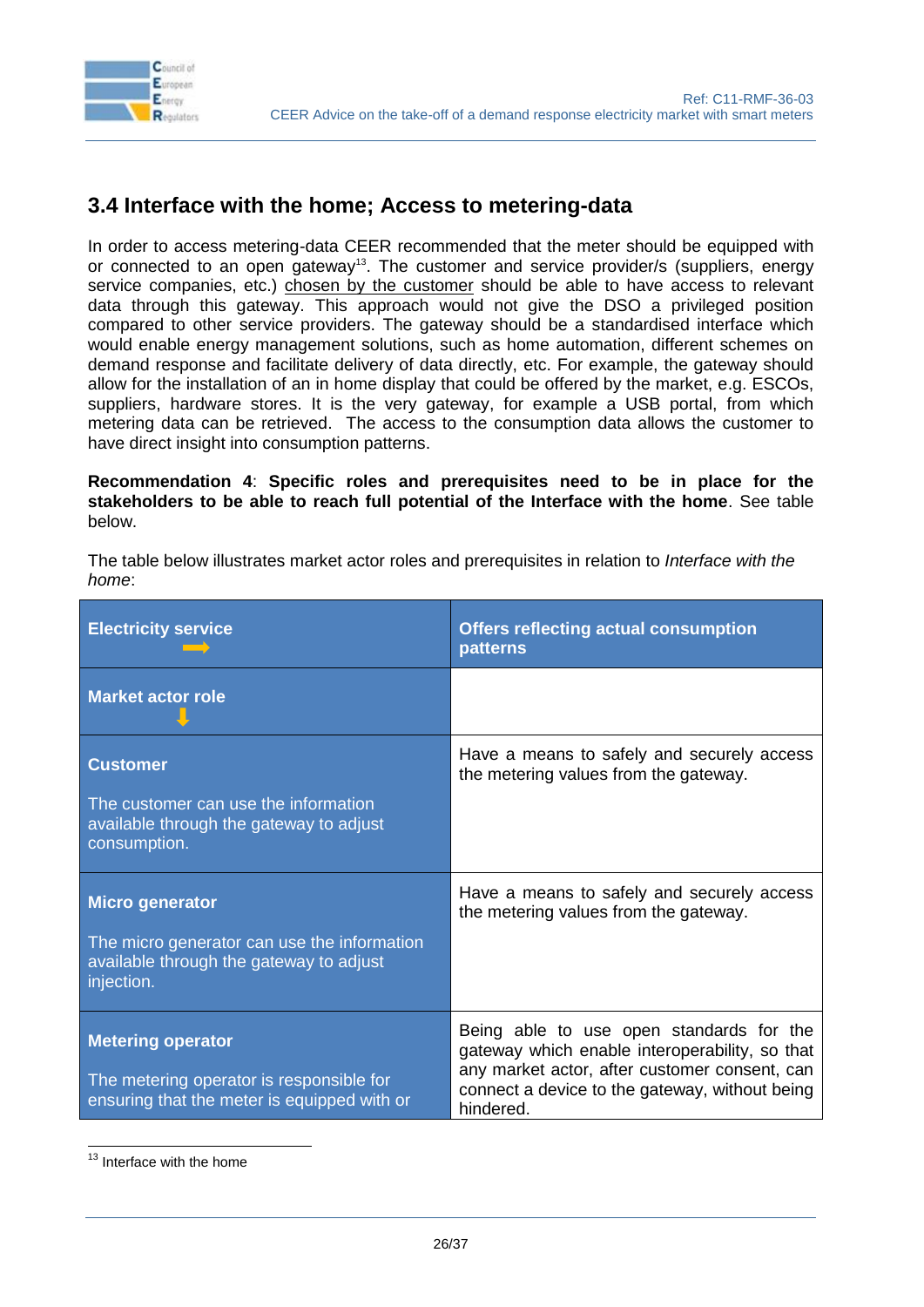

| connected to an open and secure gateway.                                                                                                                |                                                                                                    |  |
|---------------------------------------------------------------------------------------------------------------------------------------------------------|----------------------------------------------------------------------------------------------------|--|
| <b>Supplier</b>                                                                                                                                         | Have a standardised and secure gateway.                                                            |  |
| Develops innovating pricing formulas, enabled<br>by means of easy access to metering values<br>provided they have the appropriate customer<br>consent   |                                                                                                    |  |
| <b>ESCO</b>                                                                                                                                             | Have a standardised and secure gateway.                                                            |  |
| Develops energy management services, by<br>means of easy access to relevant metering<br>values, provided they have the appropriate<br>customer consent. |                                                                                                    |  |
| <b>NRA</b>                                                                                                                                              | Having set clearly defined rules applicable for<br>electricity data communication, including rules |  |
| Monitors the electricity market with special<br>regards to customer confidence, privacy and<br>security.                                                | regarding customer consent in line with data<br>protection legislation.                            |  |

<span id="page-26-0"></span>*Table 4: Recommendation on Interface with the home.*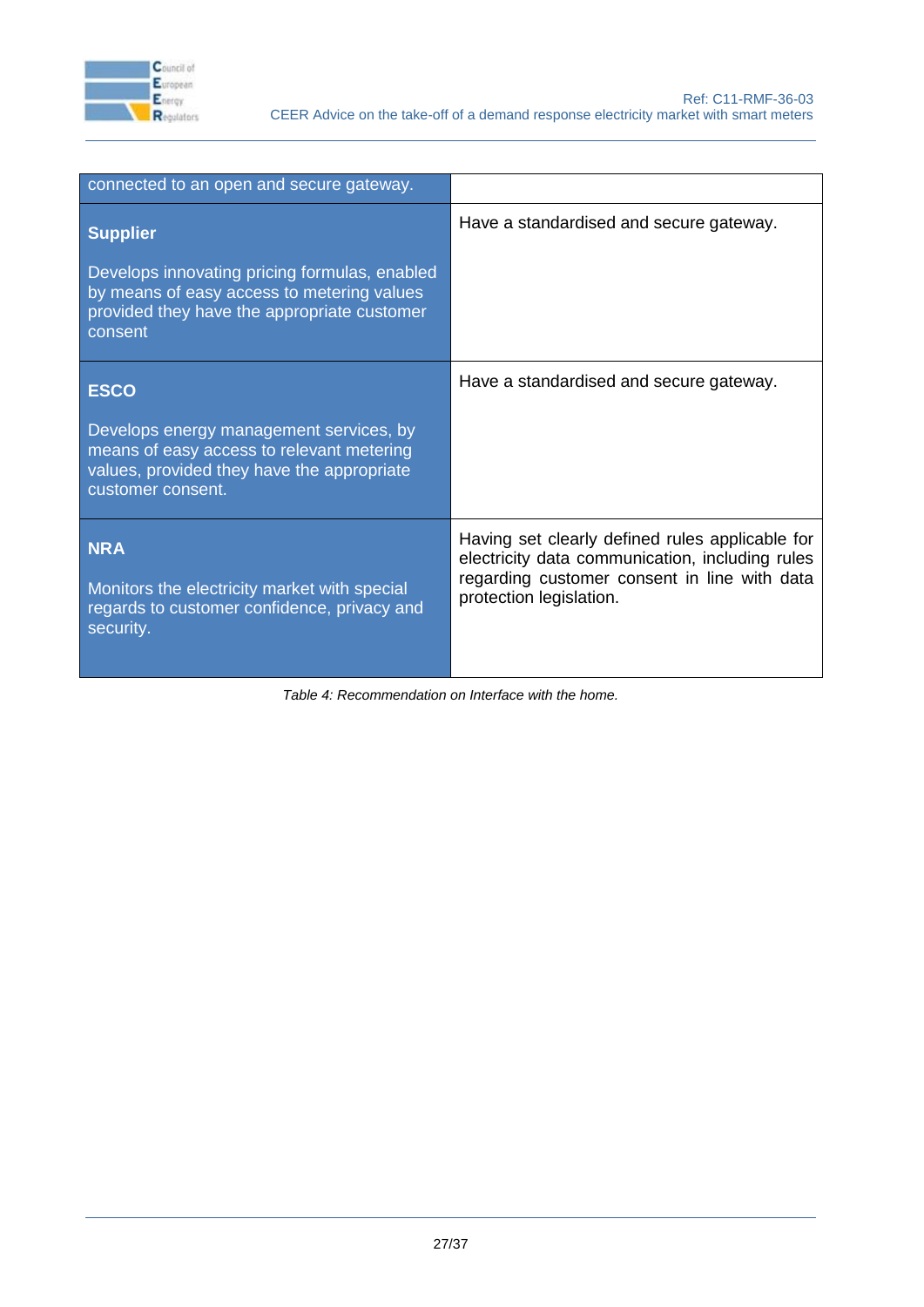

-

# <span id="page-27-0"></span>**4 Conclusions**

To reach demand response, the customer is the key actor. As we see it, the customer shall also be encouraged to act as micro generator. To achieve awareness and then action is not always easy. This puts a great responsibility on all other stakeholders to develop well-functioning markets with attractive offers where the customer realises that he or she has something to gain from demand response, and that participation is feasible both as far as information is concerned and as regards to economic issues. Demand response has to be understandable for customers and participation should be as easy as possible.

As for the take-off of demand response, CEER presents the following four recommendations:

| 1. | <b>Customer trust</b>                                      | Service providers should aim to give customers<br>appropriate information on offers <sup>14</sup> , with the goal of<br>creating customer awareness of how changes in<br>lifestyle or occupancy can impact on household<br>consumption patterns and therefore their final electricity<br>bill. |  |
|----|------------------------------------------------------------|------------------------------------------------------------------------------------------------------------------------------------------------------------------------------------------------------------------------------------------------------------------------------------------------|--|
| 2. | <b>Privacy and Security</b>                                | When making a decision to install smart metering<br>systems, privacy and security measures have to be<br>guaranteed.                                                                                                                                                                           |  |
| З. | <b>Offers reflecting</b><br>actual consumption<br>patterns | Roles and prerequisites for key market actors with<br>regards to offers reflecting actual consumption<br>patterns.<br>(See table 2 for details)                                                                                                                                                |  |
|    | Interface with the<br>home                                 | Roles and prerequisites for key market actors with<br>regards to interface with the home.<br>(See table 3 for details)                                                                                                                                                                         |  |

<span id="page-27-1"></span>*Table 5: Overview over the four recommendations.*

 $14$  This information can be communicated through different channels, e.g. projected bills.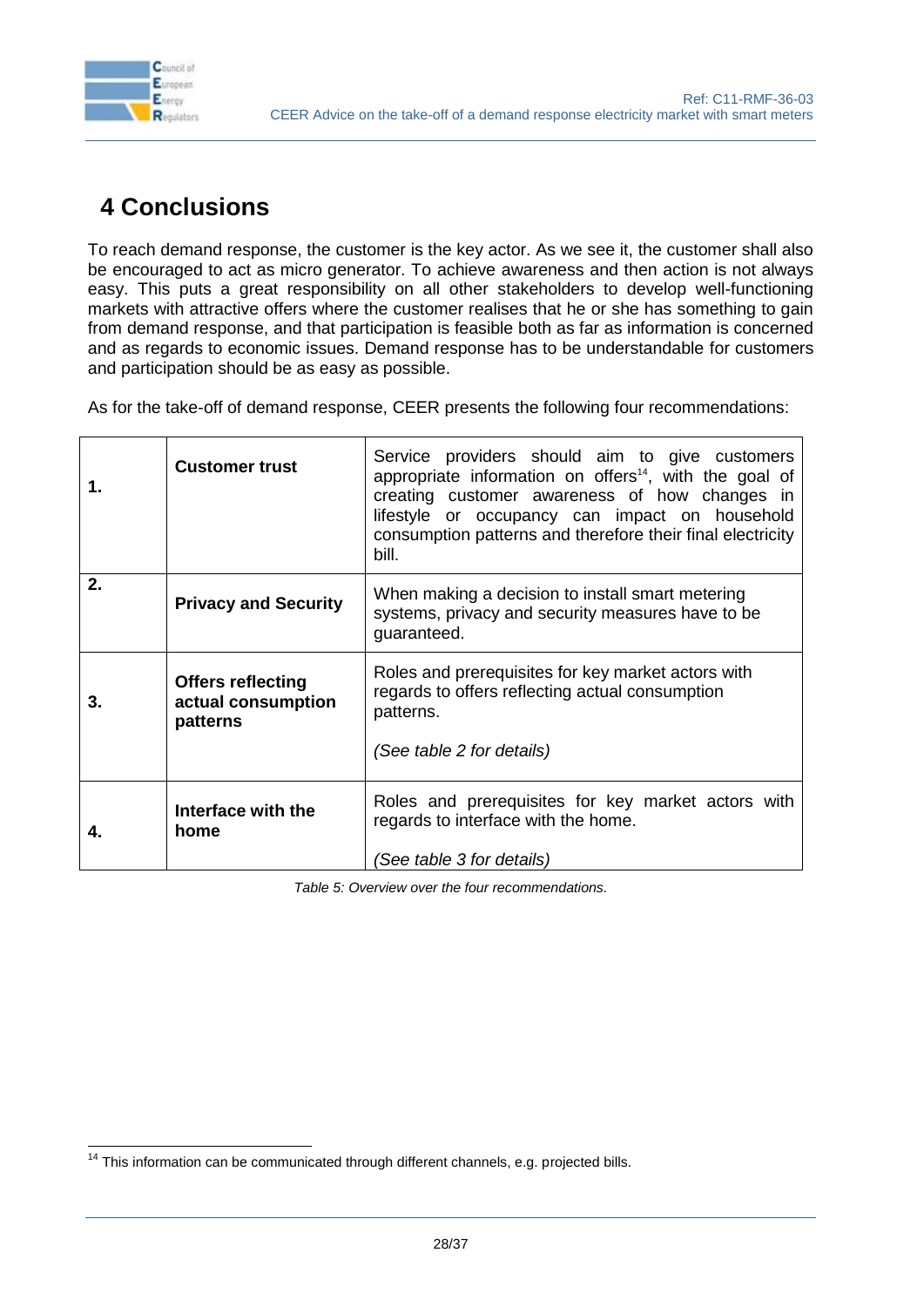

# <span id="page-28-0"></span>**Annex 1 – CEER**

The Council of European Energy Regulators (CEER) is the voice of Europe's national regulators of electricity and gas at EU and international level. Through CEER, a not-for-profit association, the national regulators cooperate and exchange best practice. A key objective of CEER is to facilitate the creation of a single, competitive, efficient and sustainable EU internal energy market that works in the public interest.

CEER works closely with, and supports, the Agency for the Cooperation of Energy Regulators (ACER).

ACER, which has its seat in Ljubljana, is an EU Agency with its own staff and resources. CEER, based in Brussels, deals with many complementary (and not overlapping) issues to ACER's work such as international issues, smart grids, sustainability and customer issues.

The work of CEER is structured according to a number of working groups and task forces, composed of staff members of the national energy regulatory authorities, and supported by the CEER Secretariat.

This report was prepared by the Retail Market Functioning Task Force of the Retail Markets and Customer Working Group.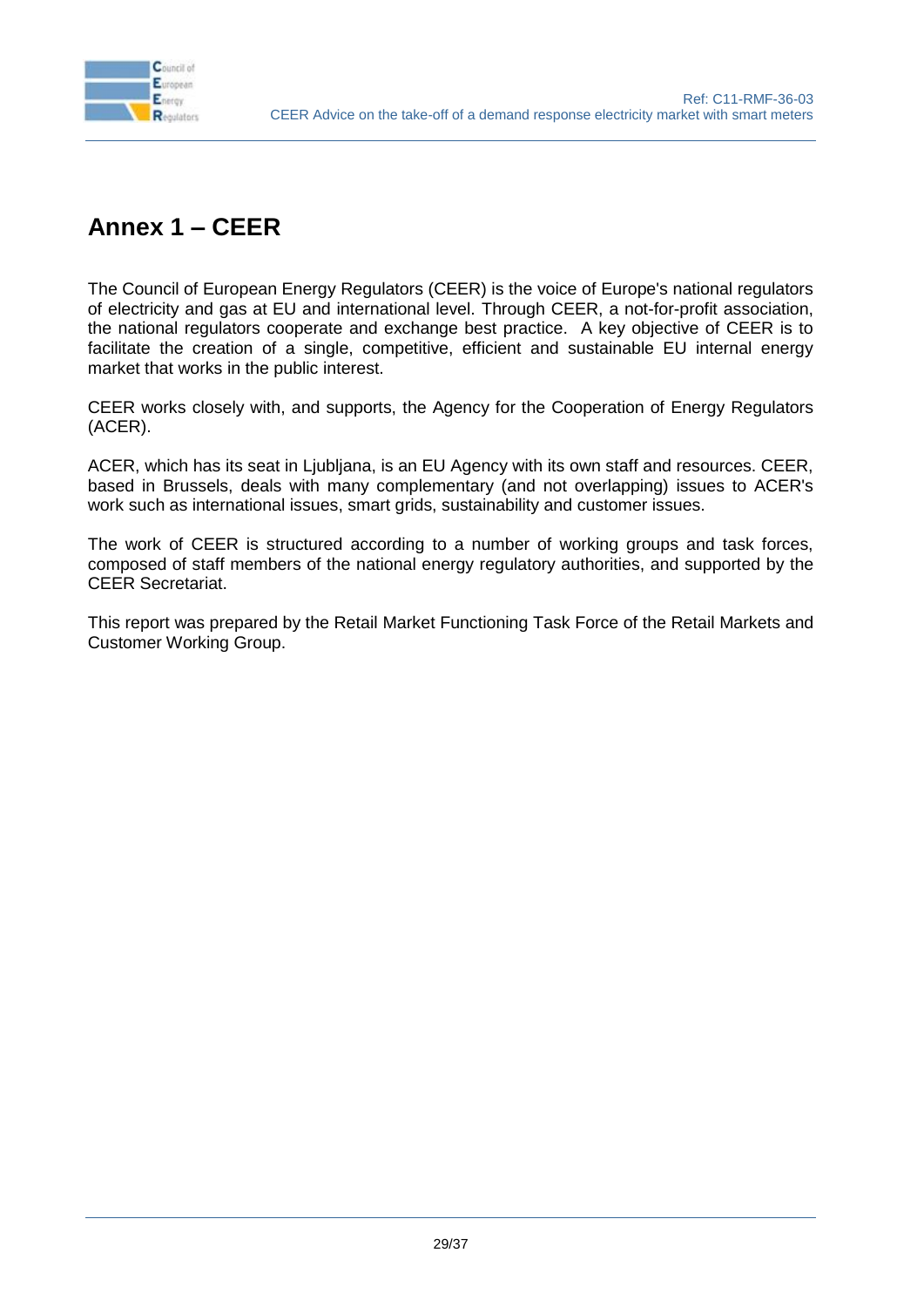

# <span id="page-29-0"></span>**Annex 2 – List of abbreviations**

| <b>Term</b>    | <b>Definition</b>                                  |
|----------------|----------------------------------------------------|
| <b>BEMS</b>    | <b>Building Energy Management Systems</b>          |
| <b>CEER</b>    | Council of European Energy Regulators              |
| <b>CEN</b>     | Comité Européen de Normalisation                   |
| <b>CENELEC</b> | Comité Européen de Normalisation Électrotechnique. |
| <b>DG</b>      | Directorate General (of the European Commission)   |
| <b>DG ENER</b> | <b>Directorate General for Energy</b>              |
| <b>DSO</b>     | <b>Distribution System Operator</b>                |
| <b>ERGEG</b>   | European Regulators Group for Electricity and Gas  |
| <b>ESCO</b>    | <b>Energy Service Company</b>                      |
| <b>ETSI</b>    | <b>European Telecommunications Standards</b>       |
| <b>GGP</b>     | <b>Guidelines of Good Practice</b>                 |
| <b>ICT</b>     | Information and communication technologies         |
| M/441          | Mandate M/441                                      |
| <b>NRA</b>     | <b>National Regulatory Authority</b>               |
| <b>RMF TF</b>  | <b>Retail Market Functioning Task Force</b>        |
| <b>TSO</b>     | <b>Transmission System Operator</b>                |
| ToU            | Time of Use                                        |

<span id="page-29-1"></span>*Table 6: List of Abbreviations*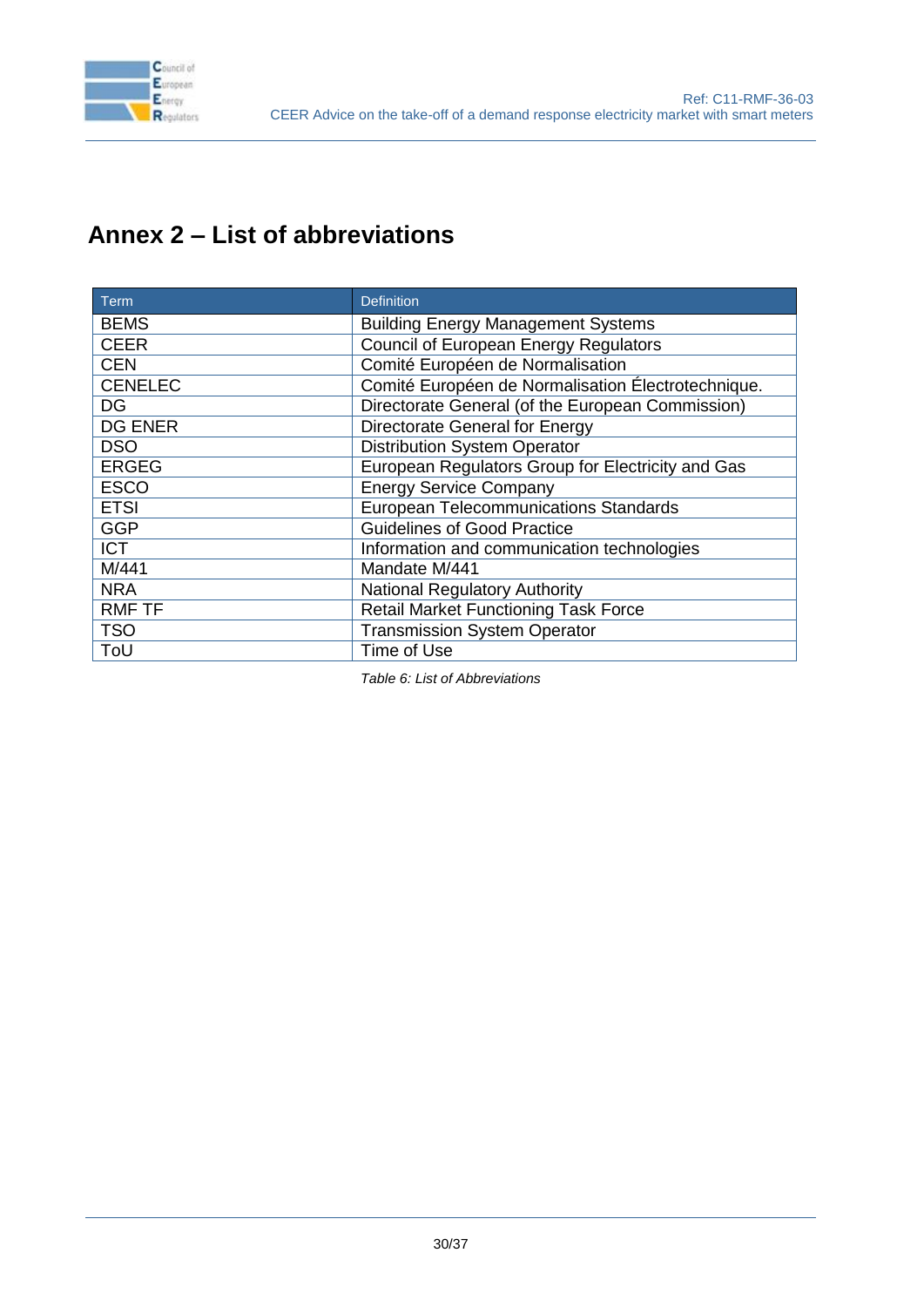

# <span id="page-30-0"></span>**Annex 3 – Glossary of Terms and definitions of Market actors**

#### **Terms**

The description of terms listed here serve to provide a common understanding of the different subjects and apply in the first instance to the issues addressed in this document. Beyond that, for any other issue of general importance or of common understanding, the definitions in the existing legal framework, including the  $3<sup>rd</sup>$  Package and Regulation (EC) 1228/2003, apply. Some differences with definitions already in use in other situations and/or specifications might be possible.

**Interoperability:** The ability of a system or a product to work well with other systems or products.

**Metering values through web portal/gateway:** Transformation of metering data into web format can be presented through different channels. Capability of the metering system to inform on total usage, injection and other metrological and non-metrological data for external visual display.

**Remote reading:** Metering value read remotely and stored, with provision to relevant service providers. The meter values are registered through a standard interface at a predefined time schedule or upon request. This includes export metering (i.e provision of consumption and injection data and exported net flows).

**Standards:** Voluntary technical specifications and common technical rules for products or systems to be placed on the market.

**Time of Use registers:** Capability of a meter to record consumption and injection into separate totaliser registers, additional to the single incremental totaliser register, according to time bands (e.g: 3 separate totaliser registers are needed if there are 3 time bands: peak, off-peak, midlevel; 2 separate totaliser registers are needed if there are 2 time bands: day, night). This capability allows time of use pricing but is not suitable for handling real-time pricing and critical peak pricing.

**Two-way communication:** The meter has the capability of two-way communication between the metering system and the relevant service providers. The metering system has the capability to retrieve data at a distance on e.g. usage, network and supply quality, events, network or meter status and non-metrological data and to make this data available to the relevant service providers. It gives the ability to the relevant service providers to configure the metering system at a distance, and to carry out firmware/software upgrades. It is also possible for the metering system to receive information – for example information sent from the supplier (and/or via relevant third parties e.g. DSO or metering operator) to the customers' smart meter.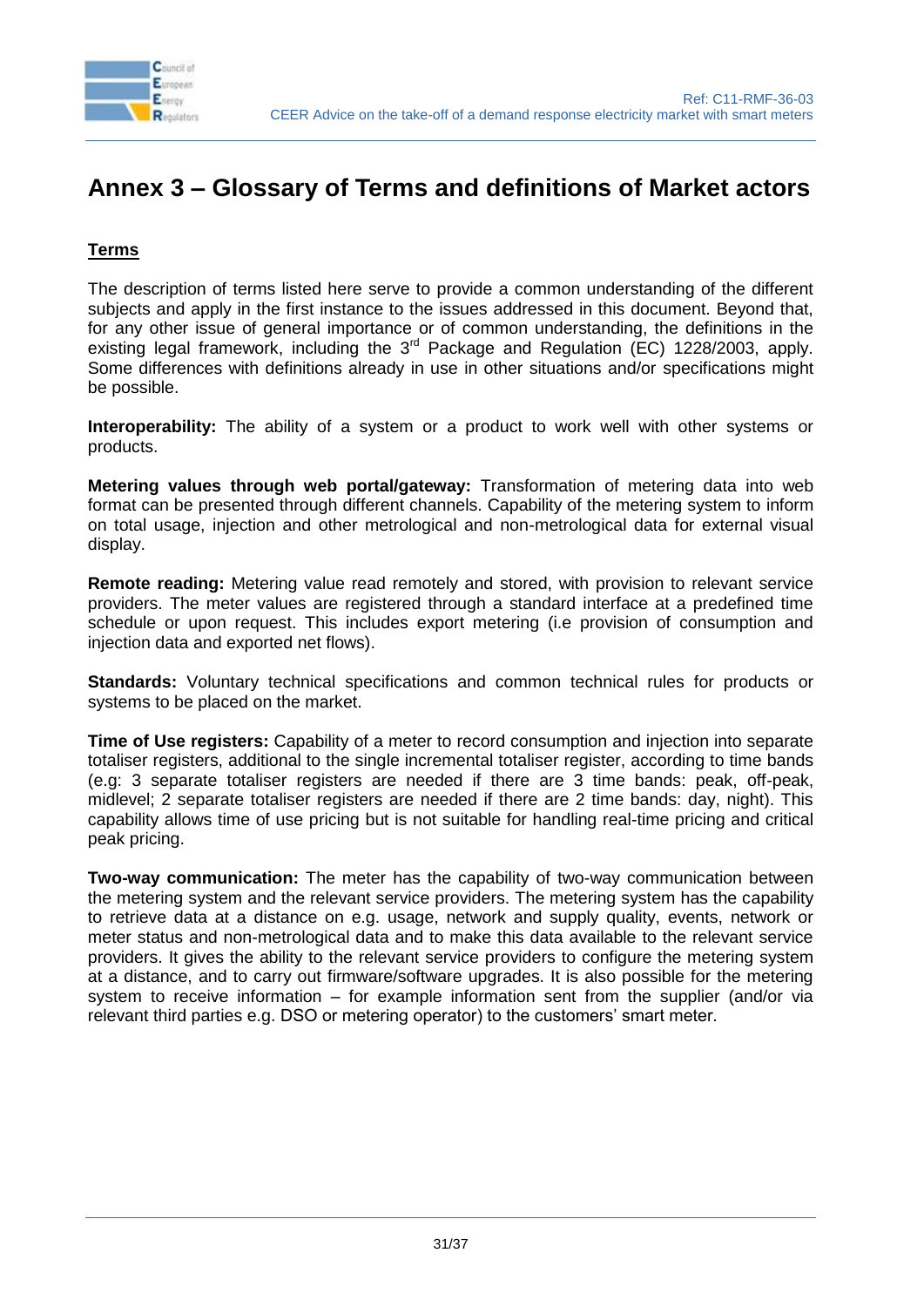

**Interval metering:** Capability of meter to record consumption and injection at short intervals (e.g. 10 or 15 minutes, 1 hour and so on) and store them for a minimum period (e.g.: 1 month) inside the meter before being read by the data collector. These capabilities require the transmission to the data collector of a significant amount of values (e.g. for active energy consumed: 2,880 values for 1 month of 30 days if the interval is 15 minutes). It allows time of use pricing and is suitable for handling real-time pricing and critical peak pricing.

**Meter reading of injected:** Meter capable of registering both injected and consumed energy.

**Remote management:** Remote management means enablement and disablement (control and configuration) of total supply and flow/power limitation through configurable parameters set at the meter. This is managed by the relevant service provider. Where applicable, it also means the possibility of direct control of sub-meters in the home. Remote management offers the capability of the metering system to securely exchange data with home and building or energy management systems.

#### **Definitions of market actors**

**Aggregator**: A key mediator between the consumers/producers, markets and other power system participants in a competitive electricity market. It offers services to aggregate energy production from different sources (generators) and acts towards the grid as one entity, including local aggregation of demand (Demand Response management) and supply (generation management). In cases where the aggregator is not a supplier, it maintains a contract with the supplier

**Ancillary Services providers**: providers of such services as those services necessary to support the transmission of electric power from seller to purchaser given the obligations of control areas and transmitting utilities within those control areas to maintain reliable operations of the interconnected transmission system<sup>15</sup>.

**Balance Responsible Party:** Ensures that the supply of electricity corresponds to the anticipated consumption of electricity during a given time period and financially regulates for any imbalance that arises.

**Clearing & Settlement agent:** Assumes liability for clearing and/or settlement of contracts and provides contractual counterparty within a Power Exchange and for Over the Counter (OTC) contracts.

**Customer**: Where this report refers to customers they are to be understood as household customers and those customers that are deemed to be encompassed by Annex I of the 2009 Electricity Directive when implementing the 3rd Package.

**Electric Power Grid Equipment vendors:** stakeholder that sells electric equipment that support the functioning of the power grid.

<sup>-</sup><sup>15</sup> FERC 1995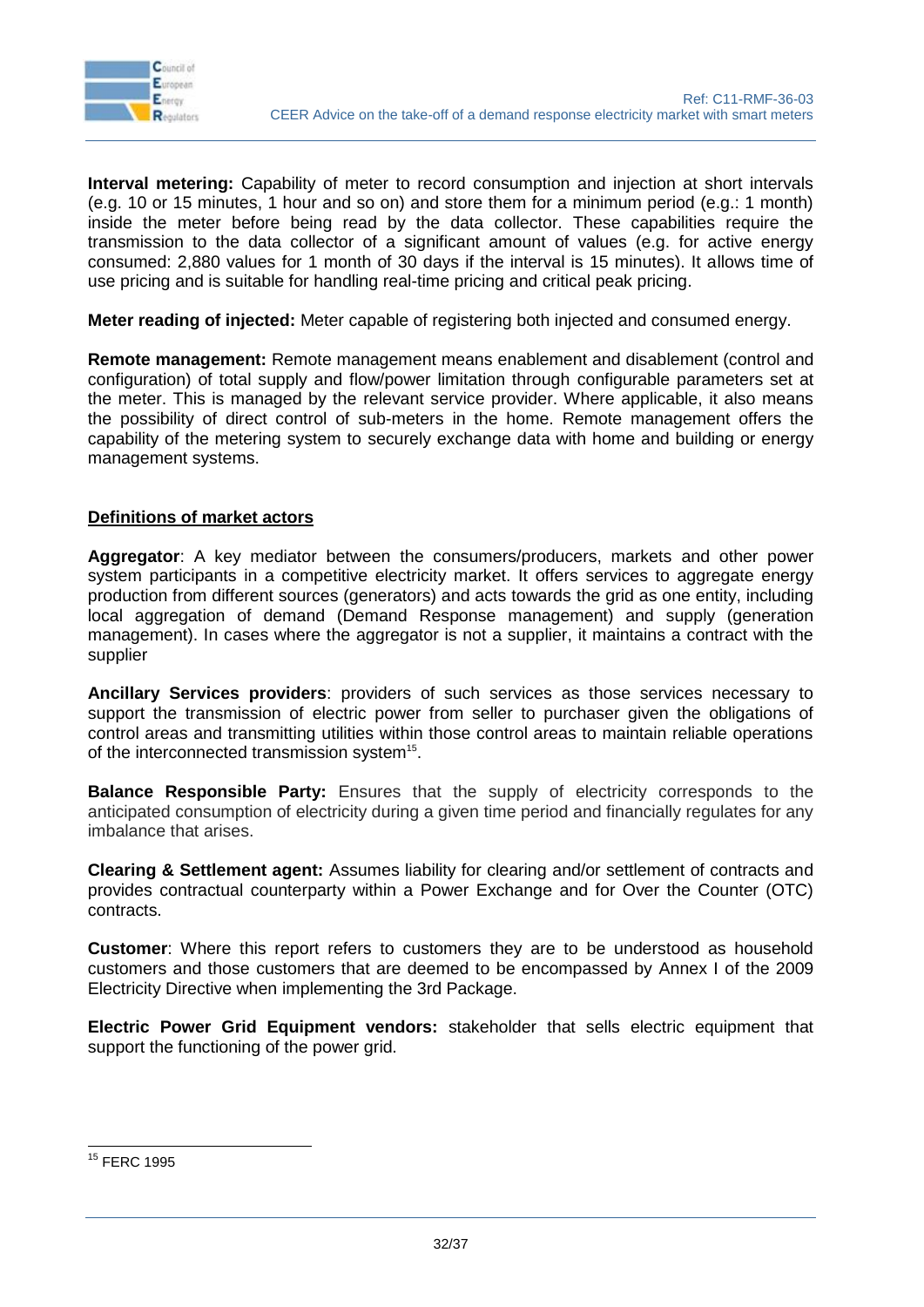

**Metering operator:** the entity which offers services to provide, install and maintain metering equipment related to a supply. In most EU Member States the DSO is also metering operator. In case of a specific contractual basis, the contract is mostly with the network operator, or may be with the customer or the supplier. The meter may be rented to, or exceptionally owned by, the customer.

**Power Exchange:** Provides a market place for trading physical and financial (capacity/energy and derivates) contracts for capacity allocation by implicit auctions within the defined country, region or cross border.

**Regulator:** Independent body responsible for the definition of framework (market rules), for setting up of system charges (tariffs), monitoring of the functioning and performance of energy markets and undertaking any necessary measures to ensure effective and efficient market, nondiscriminative treatment of all actors and transparency and involvement of all affected stakeholders.

**Standardisation bodies:** Responsible for standardisation of all relevant elements and components within the electricity supply chain, which in turn leads to harmonisation of relevant services, support towards removing barriers to trade, creating new market opportunities and reducing manufacturing costs.

**Supplier:** Has a contractual agreement with end customer relating to the supply of electricity**.** 

**Trader:** A person or entity that buys and sells energy goods and services in an organised electricity market (Power Exchange) or Over the Counter.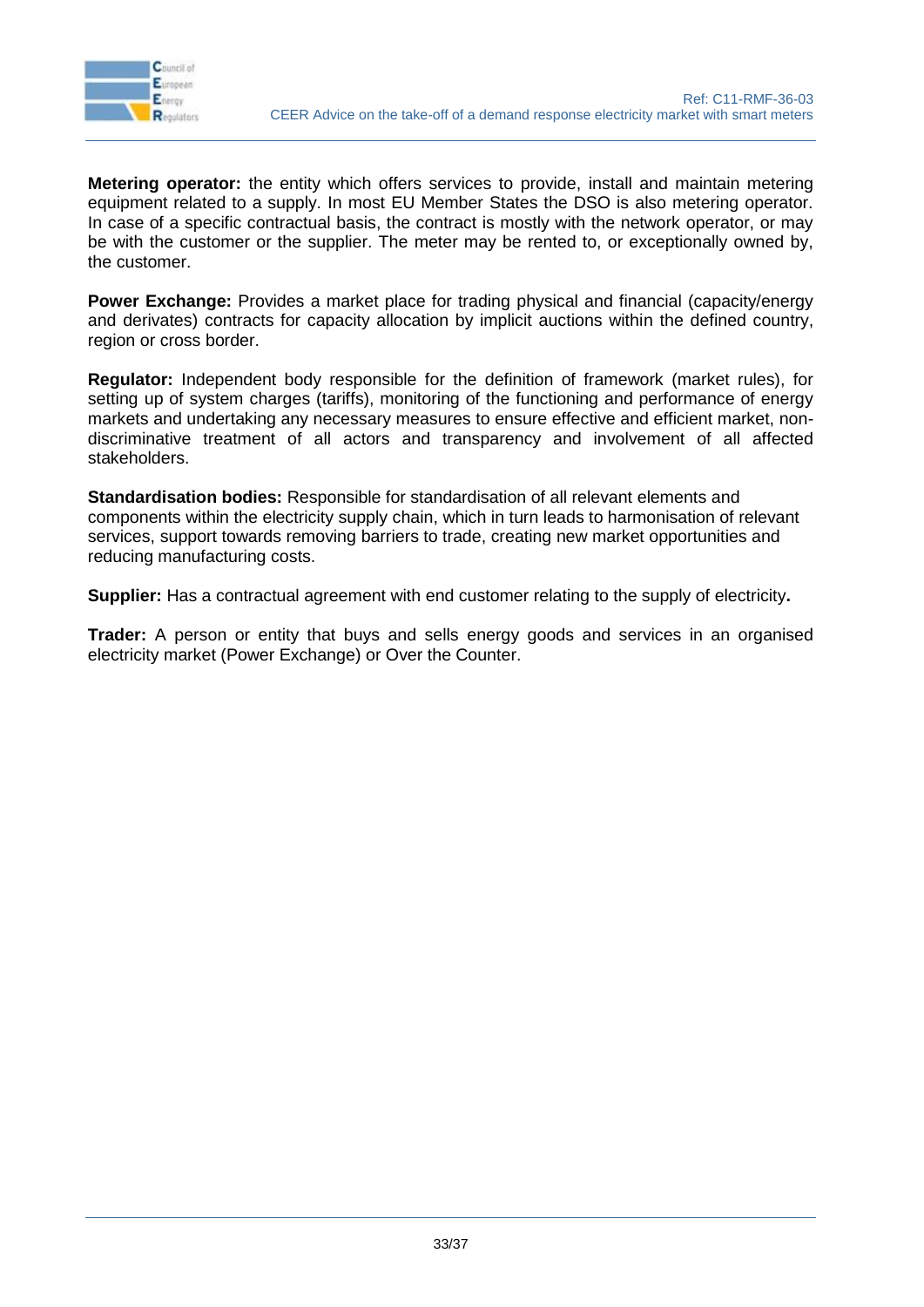

# <span id="page-33-0"></span>**Annex 4 – Existing, early kinds of demand response**

Demand side management is nothing new. Today, we have a de-regulated electricity market, which affects the processes in a broader perspective (not only the system perspective) and gives the customers as well as other market actors new opportunities. As a customer you have the possibility to save money, use energy in a flexible way and contribute to a more sustainable society.

Different kinds of demand response schemes have existed for many years, but have focused on the system perspective using methods such as load shedding. In France typically, there is the existence of critical peak pricing. That is to say that on days when electricity demand reaches its peak, the so called peak days, these typical customers pay their energy more expensively than the base load customer or the peak/off peak option customer. In return, the rest of the year, electricity is charged at a rate close to the price of peak hours of EDF Bleu Ciel. For these customers, electricity is overcharged 22 days per year, from November to March. EDF chooses these days depending on the anticipated demand for electricity and prevents its customers the day before. For households and small industrial customers, this tariff was proposed by EDF until 1998. Today, only customers who have subscribed before 1998 can benefit from it (today representing around 5,9 TWh of the consumption). For medium and large industrial customers, this offer is still offered (representing 8,7 TWh of the consumption).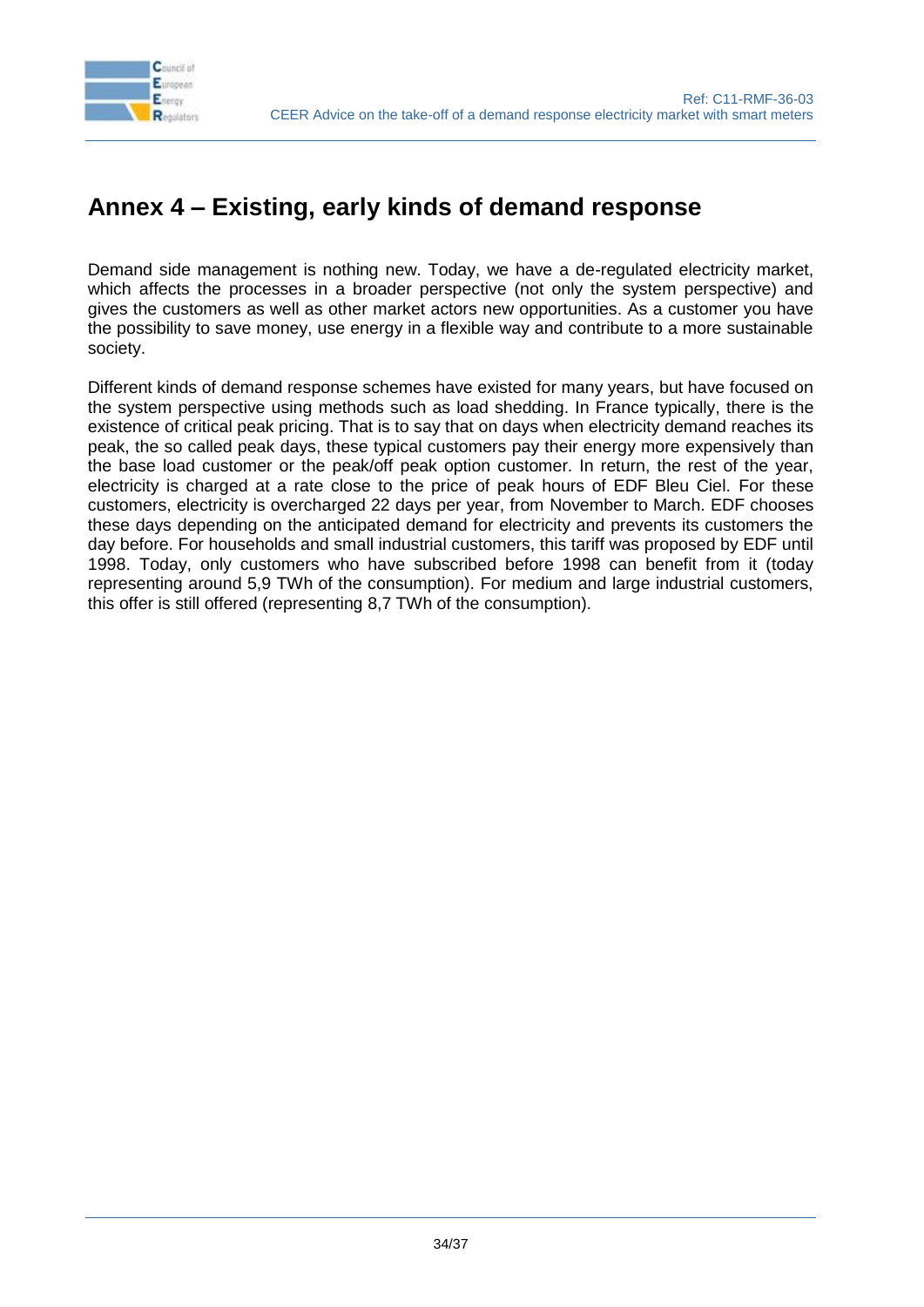

# **Annex 5 – Respondents of the public consultation**

<span id="page-34-0"></span>

|                | Organisation                                                                                                          | Abbreviated        | Country of             |
|----------------|-----------------------------------------------------------------------------------------------------------------------|--------------------|------------------------|
|                |                                                                                                                       | name               | Origin                 |
|                | <b>Respondent Group - Consumer Associations</b>                                                                       |                    |                        |
| 1              | The European Consumers' Organisation                                                                                  | <b>BEUC</b>        | EU                     |
|                | <b>Respondent Group - Energy Companies</b>                                                                            |                    |                        |
| $\overline{2}$ | <b>British Gas Trading Ltd</b>                                                                                        | <b>BRGAS</b>       | <b>UK</b>              |
| 3              | <b>EDF</b>                                                                                                            | <b>EDF</b>         | <b>FR</b>              |
| 5              | <b>EDF Energy</b>                                                                                                     | EDF En             | UK                     |
| 6              | Edison S.p.a.                                                                                                         | Edison             | $\mathsf{I}\mathsf{T}$ |
| $\overline{7}$ | EnBW Energie Baden-Württemberg AG                                                                                     | <b>ENBW</b>        | DE                     |
| 8              | Stadtwerke München GmbH                                                                                               | <b>SWM</b>         | DE                     |
| 9              | <b>VERBUND AG</b>                                                                                                     | Verbund            | AT                     |
| 10             | <b>MVKE</b>                                                                                                           |                    | HU                     |
| 11             | Oberoende Elhandlare (Federation of Independent<br>Electricity Traders in Sweden)                                     | <b>OBERO</b>       | <b>SE</b>              |
| 12             | Energie Versorgung Niederösterreich                                                                                   | <b>EVN</b>         | AT                     |
|                | <b>Respondent Group - Grid Operators</b>                                                                              |                    |                        |
| 13             | Netbeheer nederland(Liander/Enexis/Stedin/Cogas)                                                                      | <b>ALLIANDER</b>   | <b>NL</b>              |
| 14             | EDF DÉMÁSZ Halozat                                                                                                    | EDF DÉMÁSZ         | HU                     |
| 15             | <b>E.ON AG</b>                                                                                                        | E.ON               | DE                     |
| 16             | E.ON Hungária- DSO companies                                                                                          | E.ON               | HU                     |
| 17             | <b>BEWAG NETZ GmbH</b>                                                                                                | <b>BWAG</b>        | AT                     |
| 18             | Göteborg Energi Nät AB                                                                                                |                    | <b>SE</b>              |
| 19             | Électricité Réseau Distribution France                                                                                | <b>ERDF</b>        | <b>FR</b>              |
| 20             | European DSO Association for Smart Grids                                                                              | EDSO-SG            | EU                     |
| 21             | Groupement Européen des Entreprises et Organisations de<br>Distribution d'Ènergie                                     | <b>GEODE</b>       | EU                     |
| 22             | <b>RWE Deutschland AG</b>                                                                                             | <b>RWE</b>         | <b>DE</b>              |
| 23             | Red Eléctrica de España                                                                                               | <b>REE</b>         | ES                     |
|                | <b>Respondent Group - Industry Associations</b>                                                                       |                    |                        |
| 24             | Bundesverband der Energie- und Wasserwirtschaft e.V. -<br>German Association of Energy and<br><b>Water Industries</b> | <b>BDEW</b>        | DE                     |
| 25             | Bundesverband Neuer Energieanbieter e.V. - Federal<br>Association of New Energy Suppliers                             | <b>BNE</b>         | DE                     |
| 26             | <b>EXELON Limited</b>                                                                                                 | <b>ELEXL</b>       | UK                     |
| 27             | Asociación de Comercializadores Independientes de<br>Energía                                                          | <b>ACIE</b>        | ES                     |
| 28             | <b>General Electric</b>                                                                                               | <b>GE</b>          | EU                     |
| 29             | <b>EURELECTRIC</b>                                                                                                    | <b>EURELECTRIC</b> | EU                     |
| 30             | European Federation of Local Energy Companies                                                                         | CEDEC              | EU                     |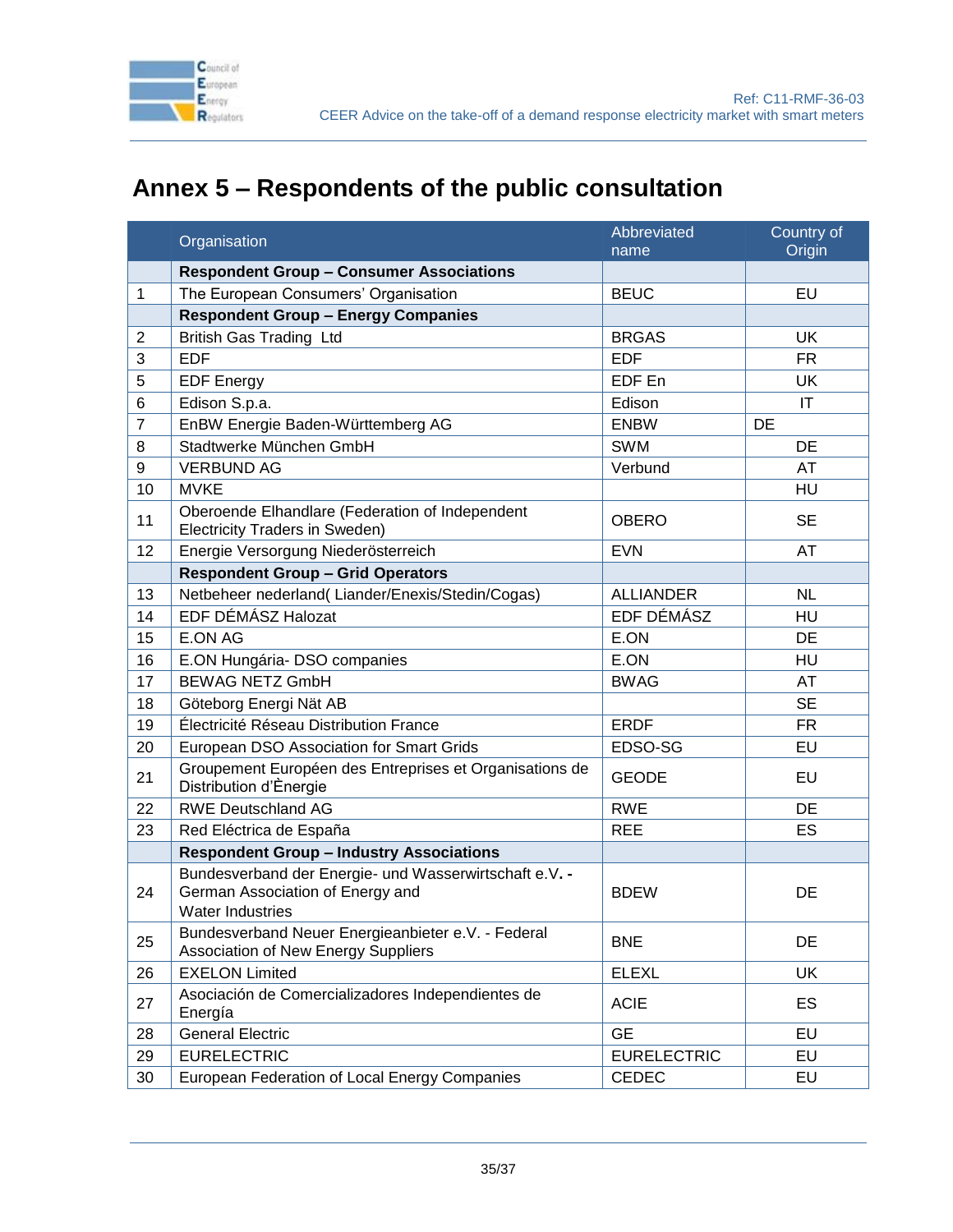

| 31 | Österreichs Energie- Weirtschaft                                          | <b>OESTW</b>     | AT        |
|----|---------------------------------------------------------------------------|------------------|-----------|
| 32 | Svensk Energi - Swed Energy                                               |                  | <b>SE</b> |
| 33 | Verband kommunaler Unternehmen - German Association<br>of Local Utilities | <b>VKU</b>       | DE        |
| 34 | <b>Smart Energy Demand Coalition</b>                                      | <b>SEDC</b>      | EU        |
| 35 | Thuega AG                                                                 |                  | DE        |
|    | <b>Respondent Group - IT Providers</b>                                    |                  |           |
| 36 | <b>Echelon Corporation</b>                                                | <b>ECHEL</b>     | UK        |
| 37 | eMeter                                                                    | eMeter           | UK        |
| 38 | European Smart Metering Industry Group                                    | <b>ESMIG</b>     | EU        |
| 39 | Landis+Gyr AG                                                             | Landis+Gyr       | CН        |
| 40 | PANASONIC EUROPE                                                          | <b>PANASONIC</b> | DE        |
|    | <b>Respondent Group - Research and Consultancy Firms</b>                  |                  |           |
| 41 | <b>Electricity Efficiency</b>                                             | <b>ELEFF</b>     | <b>UK</b> |
| 42 | Utility Partnership Ltd                                                   |                  | UK        |
| 43 | Vereniging Energie-Nederland                                              |                  | <b>NL</b> |
| 44 | <b>Rdaboud University</b>                                                 | RU               | <b>NL</b> |
| 45 | <b>Sustainability First</b>                                               |                  | UK        |
| 46 | <b>Wireless Maingate</b>                                                  |                  | <b>SE</b> |